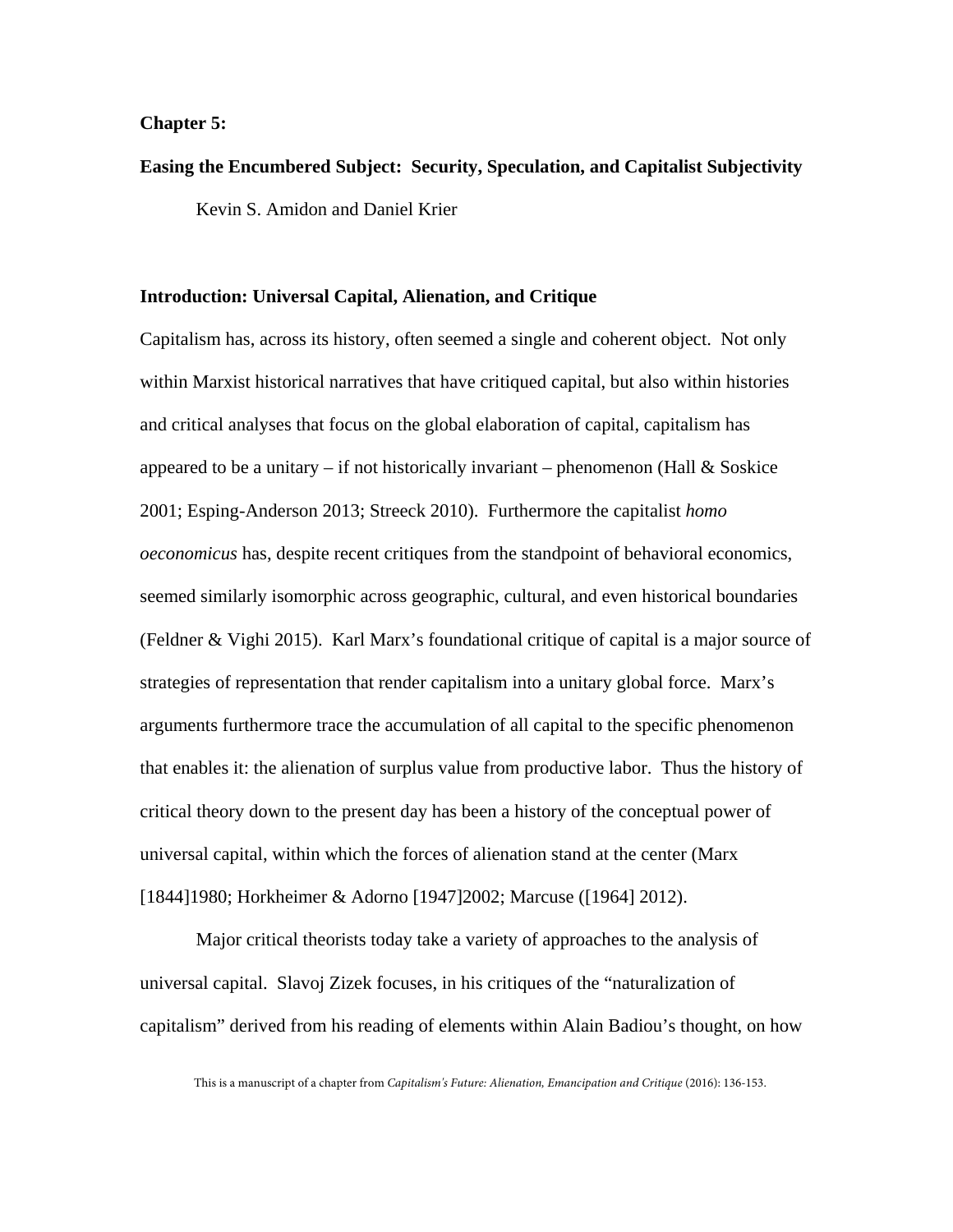capitalism ontologically subsumes other forms of being, particularly in their political stakes. In doing so, he emphasizes capitalism's global reach:

Badiou thus recognizes the exceptional *ontological* status of capitalism whose dynamic undermines every stable framework of representation: the task that should normally be performed by critico-political activity…is already performed by capitalism itself…. Badiou gets caught here in an inconsistency: he draws the "logical" conclusion that, in a "worldless" universe (which is the contemporary universe of global capitalism), the aim of emancipatory politics should be the precise opposite of its "traditional" *modus operandi*… (Zizek, 2008, p. 398).

For Zizek, critique of one mode of argument about the universality of capital thus undergirds claims that it is universal in other ways.

Frederic Jameson, engaging in direct and close reading of Marx in his *Representing* Capital*: A Reading of Volume One*, explores how, in the chapter from *Capital* on "The General Law of Capitalist Accumulation," Marx's narrative construction of the originary moment of the alienation of value from labor seems to generate the universal character of capital that appears to surmount historicity itself:

So here too with capitalist production (whose systematicity Marx often names "totality")…. It is not capital but labor which is at the origin of the process; when the wages finally materialize and the act of exchange of money and labor power actually takes place, it is an "always-already…." This is then the way in which the present of capitalism as a system "extinguishes" its seemingly constitutive moments and elements in the past. This is the sense in which capitalist production is an infernal machine, an autotelic system; even though it is often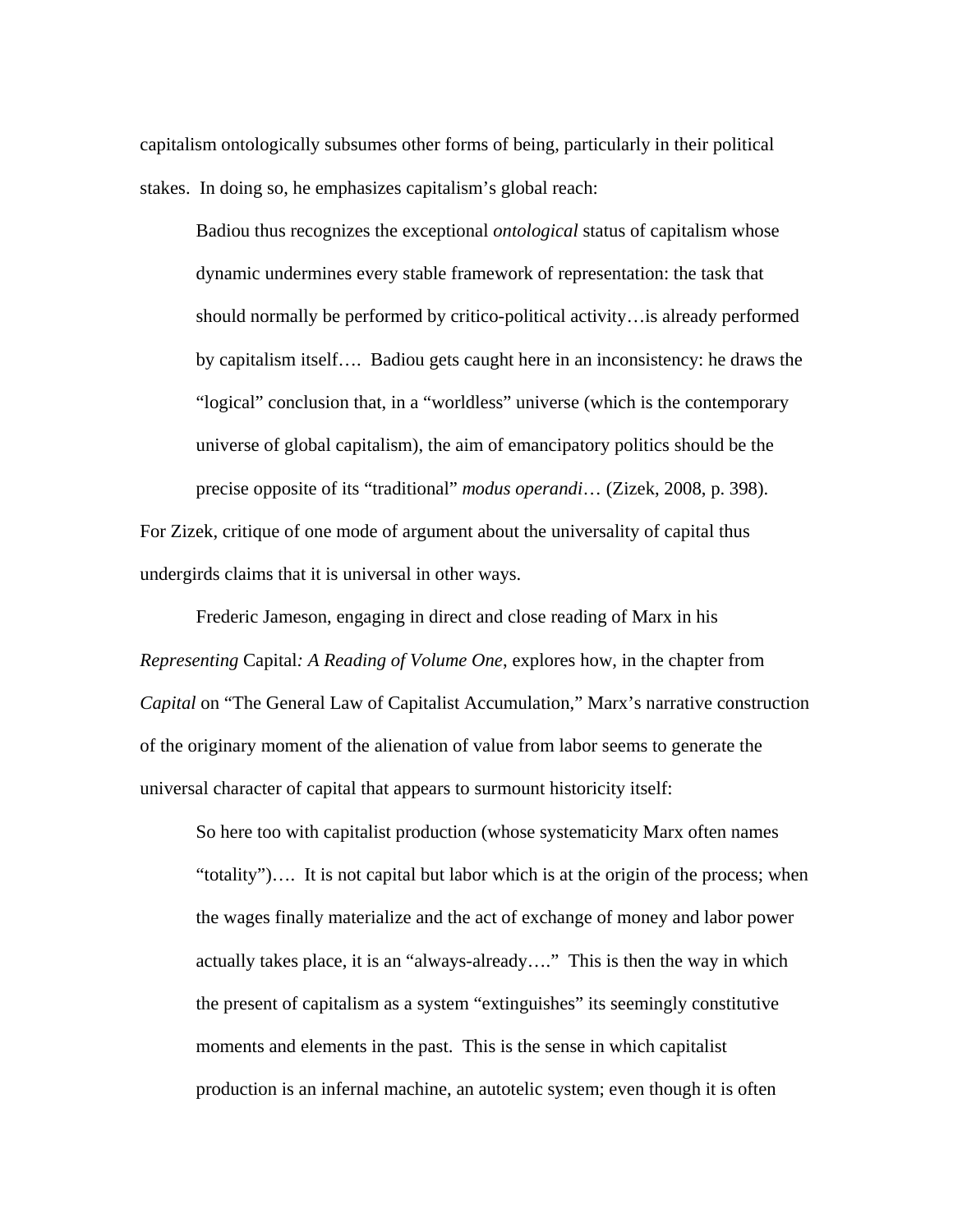exchange or the market this its critics and enemies identify in this manner (particularly in the age of globalization). (Jameson, 2011, p. 106-7; see also Jay, 1984).

Capital, it seems, erases its own historicity, and not according to any Hegelian *telos* of an "End of History" (Zizek, 2008, p. 405), but within itself and through the forms of alienated being that it generates and exploits.

In search of new ways to pursue the history of capitalist development with additional nuance, including through its attendant social dynamics of alienation up to today, this paper therefore turns the reception and critique of a canonical sociological text that has made a uniquely significant contribution to the analysis of the emergence and development of capitalism: Max Weber's (1930) *The Protestant Ethic and the Spirit of Capitalism*. Weber's text is read here with its critics and against itself with the goal of developing a differentiated theory of capitalist subjectivity that reflects something of the diversity of the social forms that accrete to capital in different regions, nations, and periods.1 Central here is an analysis of an internal dialectic within the history of capitalism – and perhaps especially of that nebulous thing that Weber calls capitalism's "spirit" – which conceptually counters unitary narratives of the emergence of capitalism and the forms of subjectivity adequate to it.<sup>2</sup> This is the complex and mutually

<sup>1</sup> Steinert (2010), in a careful and revealing critique of Weber's essay, goes further to suggest that Weber's conclusions, while contributing to the universalization and dehistoricization of capitalism, are themselves deeply historically contingent, and thus that the evidence upon which Weber based his conclusions must necessarily resolve into different arguments today. The authors, however, still see value in close engagement with Weber's categories of analysis.

<sup>2</sup> H. H. Gerth and C. Wright Mills, in the wide-ranging introduction to their extensive 1946 collection of Weber's writings in English, emphasize the ways in which Weber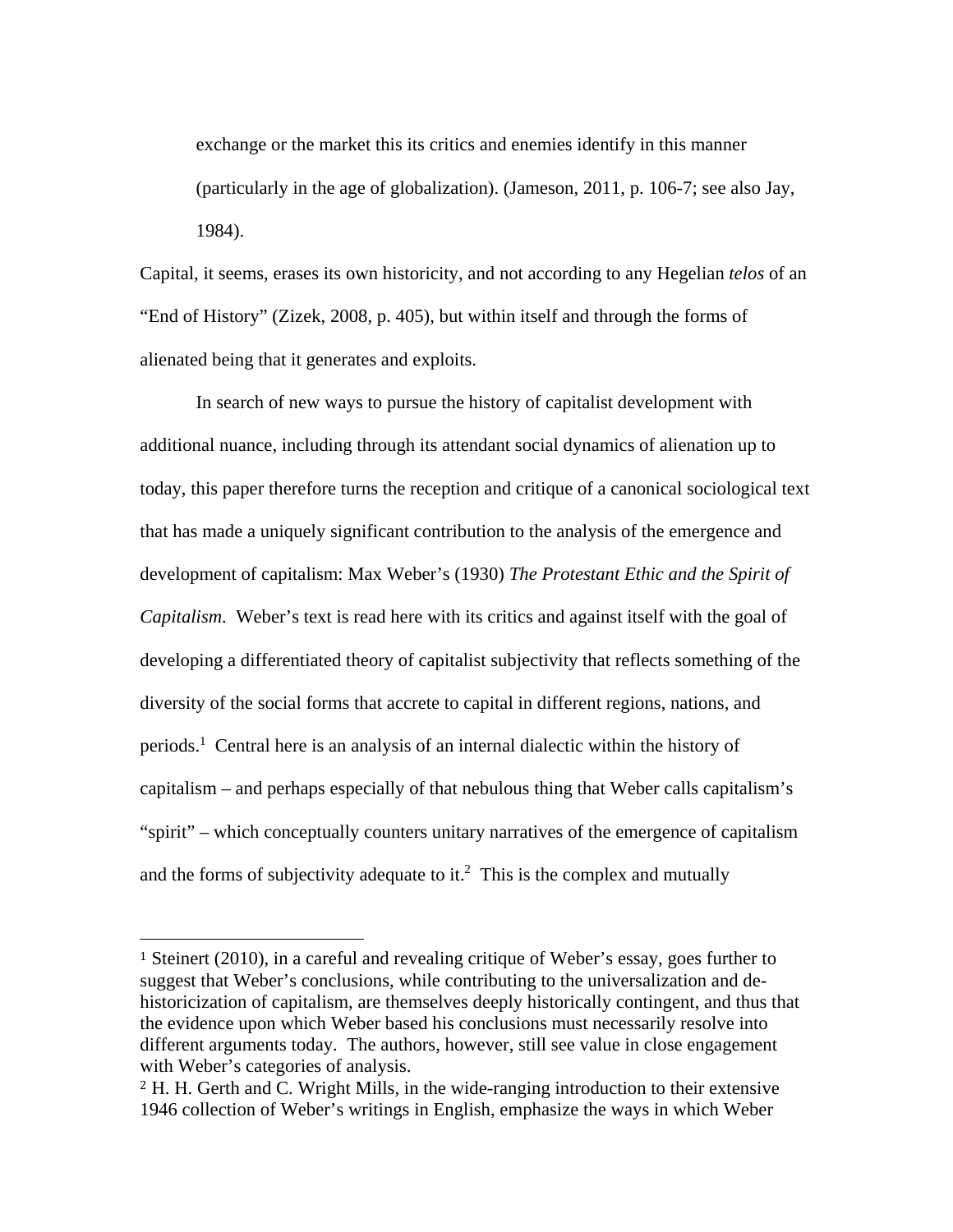constitutive relationship between speculation and securitization, a problem that has received comparatively little attention in the theoretical literature on the social forms that accrete to capital. Capitalism, indeed, is no monolith. It has, across its history, been polyvalent and polymorphic, resolving into widely varying local, regional, and national forms (Hall & Soskice, 2001). Through a re-reading of Weber's narrative of capitalism's roots and "spirit," this paper suggests a historical and conceptual framework that can advance critical theory by linking the analysis of capitalism to the consequences it has for the subjects who act and transact within it.

# **Capitalism and Subjectivity**

Since the parallel disciplinary emergence of political economy and Enlightenment epistemological and moral thought in the later eighteenth century, analyses of capitalism have tended toward two poles to which the discipline of economics still often hews in the discourses of "macroeconomics" and "microeconomics": macroscopic focus on largescale political-economic forms (cf. the focus on national forms of political economy in Smith, Spencer, Malthus, Ricardo, List, and many more, including much Marxist thought and analysis); and closer microscale attention to individuals and their sometimes collective proxies as firms or corporations (derived similarly from later eighteenth century arguments, but diverging toward the disciplinary economics of the Anglo-

<u> 1989 - Andrea San Andrew Maria (h. 1989).</u><br>1900 - Andrew Maria (h. 1980).

himself, in contrast to Marx, tends to see capitalism as unitary: "The further back Weber goes historically, the more he is willing to see capitalism as one feature of a historical situation; the more he approaches modern industrial capitalism, the more willing he is to see capitalism as a pervasive and unifying affair" (Weber, 1946, p. 66). "Unlike Marx, however, Weber is not interested in investigating the problems of capitalist dynamics" (p. 68).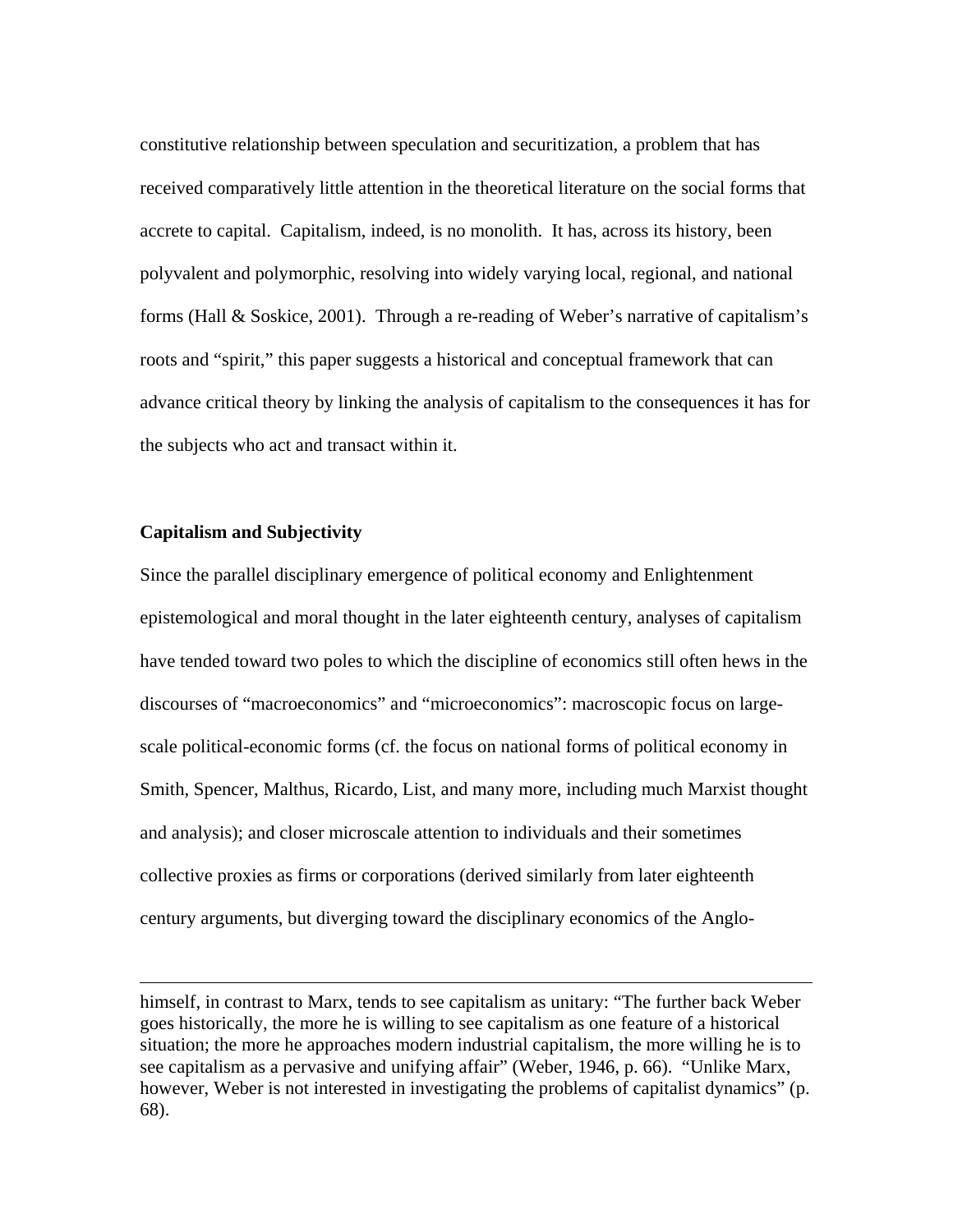American liberal marginalist tradition associated with Marshall). This macro-micro divergence has often distracted from close analysis of the dynamics of subjectivity within capitalism, not least because of the ways in which the discipline of economics has tended to build models on the basis of a universalized, rational, utility-maximizing individual subject and its common institutional proxy, the profit-maximizing firm. Recent critical theory of globalization (cf. Zizek, Badiou, Hardt & Negri) has further reduplicated this conceptual tension by treating capitalism as a global and globalizing phenomenon.<sup>3</sup>

 Foucault's later work, sketched out especially in the College de France lectures of the later 1970s (and therefore partly invisible to scholarship until recently because never fully elaborated in published work during his lifetime), proposes a vocabulary that can assist in mapping the historical dynamics and variants of capitalist subjectivity. Foucault's arguments in the lectures published in English in the mid-2000s as *Security, Territory, Population* and *The Birth of Biopolitics* represent "security" as supervenient upon the structures of juridico-legal and disciplinary organization and institutionalization of the political through knowledge that emerged in the  $16<sup>th</sup>/17<sup>th</sup>$  and  $18<sup>th</sup>/19<sup>th</sup>$  centuries respectively (and which receive famously close attention in his books like *Discipline and Punish* and *The History of Sexuality, Volume 1*). For Foucault, security means the ways in which knowledge-apparatuses organize, enumerate, and collectivize subjectivity after its historical emergence through law and discipline: individuals become populations, lands become territories, and subjects emerge carrying a double loading (Foucault, 2007, pp. 20-21). They are subject *to* the dynamics of disciplinary-institutional power

<sup>3</sup> Symptomatic is the rhetoric found, for example, in David Harvey's description of the rise of free trade and manufacturing outsourcing in the 1980s: "Capital now had access to the whole world's low-cost labour supplies." (2011, p. 16).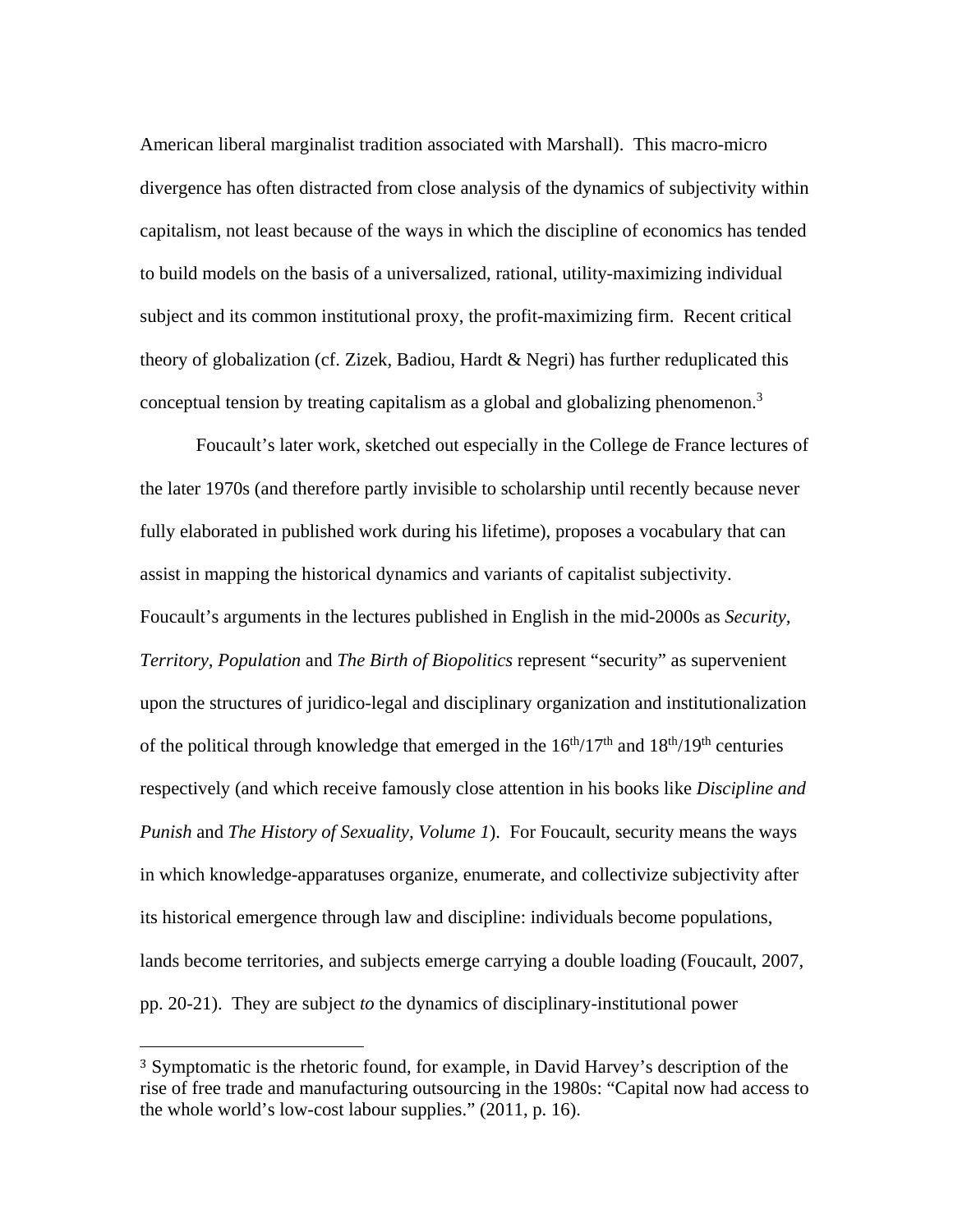(domination; exploitation; state authority), but at the same time they can understand themselves as subjects *of* a range of concepts that resolve as forms of autonomy (ideas; political action; economic behavior; self-fashioning).

 This double loading of the modern subject has had many analysts. Perhaps the *locus classicus* of this discursive sphere is Kant's elaboration of "enlightenment" as the "emergence from self-incurred tutelage": the emergent autonomous subject becomes so by realizing that subservience to power is itself the scaffolding of any autonomy. The dialectical emanations of Hegel's thought placed that insight at the core of systematic political, legal, historical, and moral philosophy (Franco, 2002; Patten, 2002). Freedom – for Kant, for Hegel, and also in Foucault's narrative – is therefore a complex and emergent artifact of processes and apparatuses of power (Foucault, 2007, p. 48). In contrast to its framing within so much liberal-capitalist thought, freedom understood this way has no originary or natural form. A further artifact of this historical emergence of coterminous moral forms of subjective autonomy in the later  $18<sup>th</sup>$  century is the concept of race: race is the concept which allows some human populations to be excluded from the potential for autonomy to be exercised (Eigen & Larrimore, 2006). The trajectory of the psychoanalytic analysis of the layered subject that culminates in Zizek's Lacanianinflected reading of today's globalized neoliberal capitalism is perhaps the most elaborate, even baroque, form of exploration of these complex dynamics (Amidon  $\&$ Sanderson, 2012). The subject, in Zizek's understanding, is contingent upon a dynamics of symbolic and imaginary ordering so complex as to render the subject everywhere contingent and foreclosed even in and through the possibility of its emergence.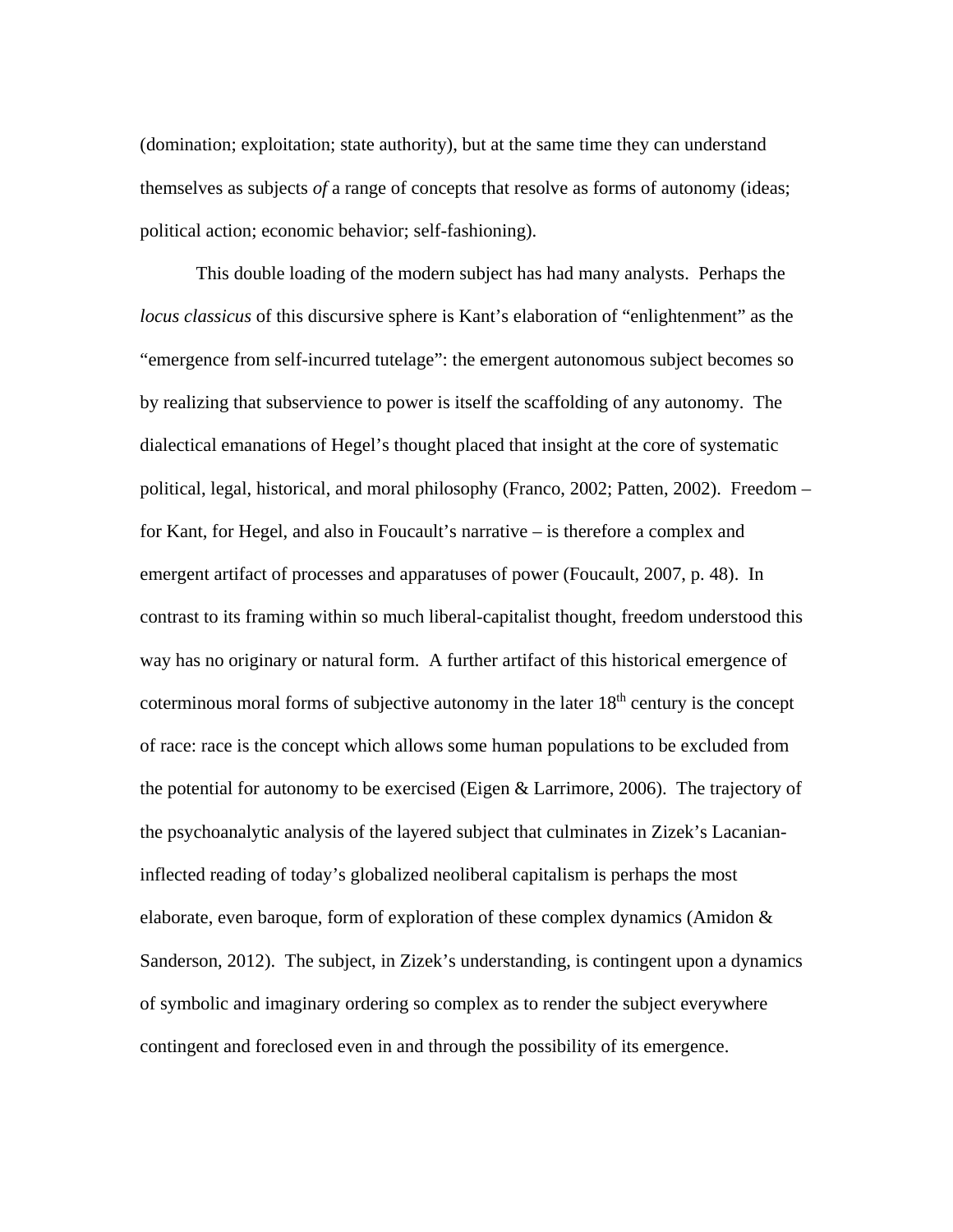What, then, is the status of subjectivity under the condition of contemporary capitalism? Does it inhere radical moral, political, or economic freedom? Or is the subject powerless and contingent before vast impersonal forces? Were either representation to dominate, the subject would be made to recapitulate the ways in which capitalism itself has been rendered unitary and isomorphic in so many discourses. Rather, we argue, the subject exists between poles of representation that tend toward the individual resolved through market forces as speculation and the collective resolved through securitization.

# **Varieties of (Finance) Capitalism: Securitization / Speculation**

Within the emergent forms of capitalism going back to the  $16<sup>th</sup>$  and  $17<sup>th</sup>$  centuries, practices can be mapped in a way parallel to that of the contingently "free" or "autonomous" subject described above: some practices appear to adhere conceptually to groups or populations, and some appear to adhere discretely or autonomously to individuals. The former, in particular, can be understood as conceptually contiguous with Foucault's "security": these are social practices of capital that create instruments that pool and collect, through knowledge and enumeration, the "securities" based on networks of "trust."4 These dynamics we call "securitization." The correlative concept that focuses on the individual gains and losses that derive from processes of exchange and flows of securities and currencies within populations: "speculation." In contrast to forms of securitization in which participative dynamics prevail, allowing the pooling and spreading of risk in ways that can insure and secure, speculation appears as an artifact of

<sup>4</sup> Compare the focus on the "security of property" in Clark (2007).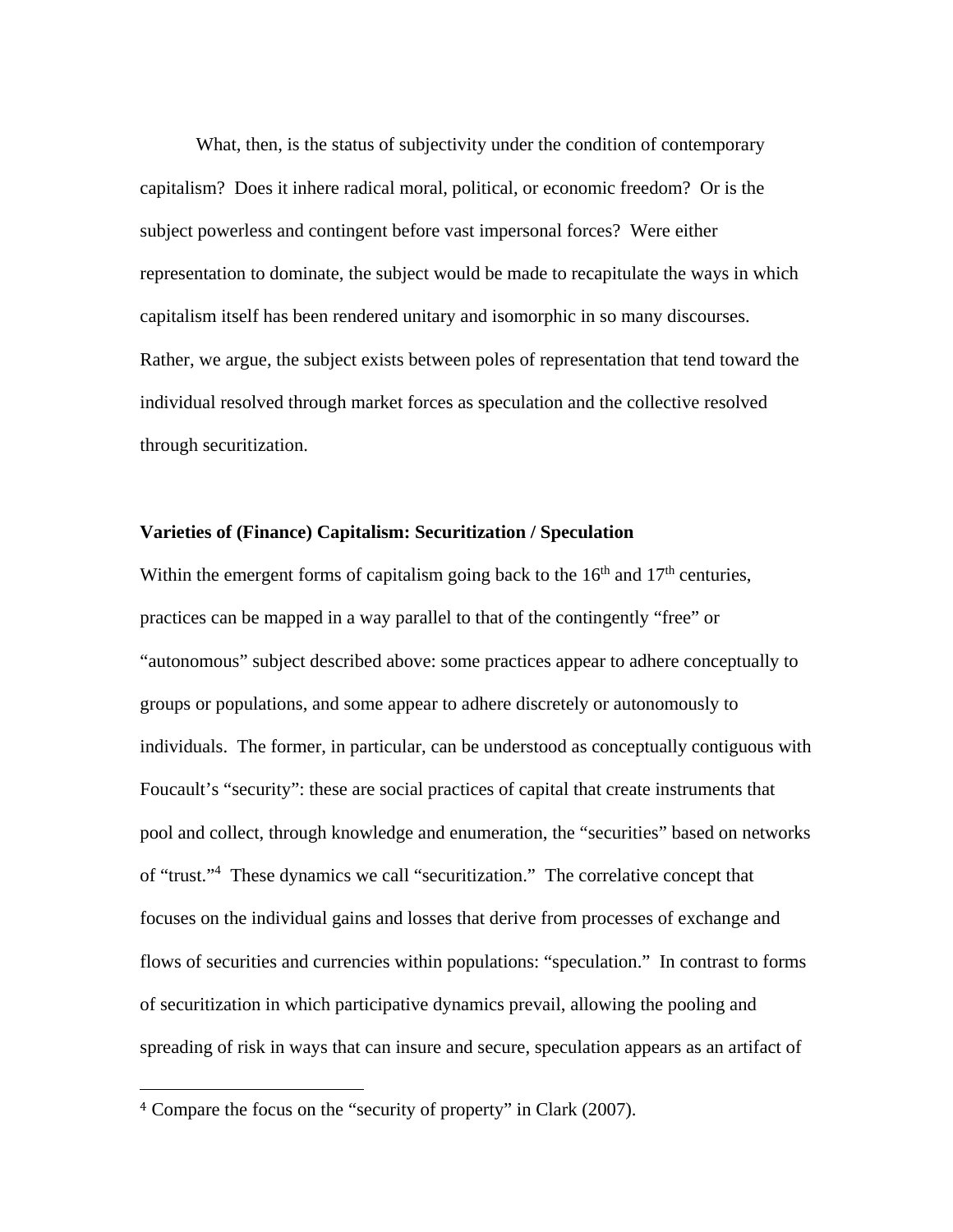the autonomous agency of the participating subjects, for whom securities are representative instruments of the potential for profit – whether or not such profit carries moral, ethical, or normative loading. Securitization and speculation, therefore, are not disjunct concepts. They are, rather, mutually implicated processes that focus on phased dynamics within capitalism, and that therefore further enable a mapping of varying forms of capitalism.

 Speculation is used here in a sense generally congruent with common usage, one that throws the focus of analysis upon the actions of capital-holding individuals (or institutions) "speculating" about the future value of their assets. In seeking profit, those individuals place some of their own financial capital at risk. We extend this usage, however, to argue that speculation generates conceptual power because it secondarily alienates value from objects that have accreted it in a variety of ways. Especially in the past 150 years as asset markets have gained sophistication, the value that forms the basis of the assets traded within them has become increasingly rarefied. Speculation has come to transform objects that carry value (real estate, commodities, government debt, corporate stocks and bonds) into instruments with fictitious or fantasy-like character (derivatives, interest-rate and credit-default swaps, futures). Keynes classically represented this point in his (1931) *General Theory of Employment, Interest and Money*:

If I may be allowed to appropriate the term *speculation* for the activity of forecasting the psychology of the market, and the term *enterprise* for the activity of forecasting the prospective yield of assets over their whole life, it is by no means the case that speculation predominates over enterprise. As the organisation of investment markets improves, the risk of the predominance of speculation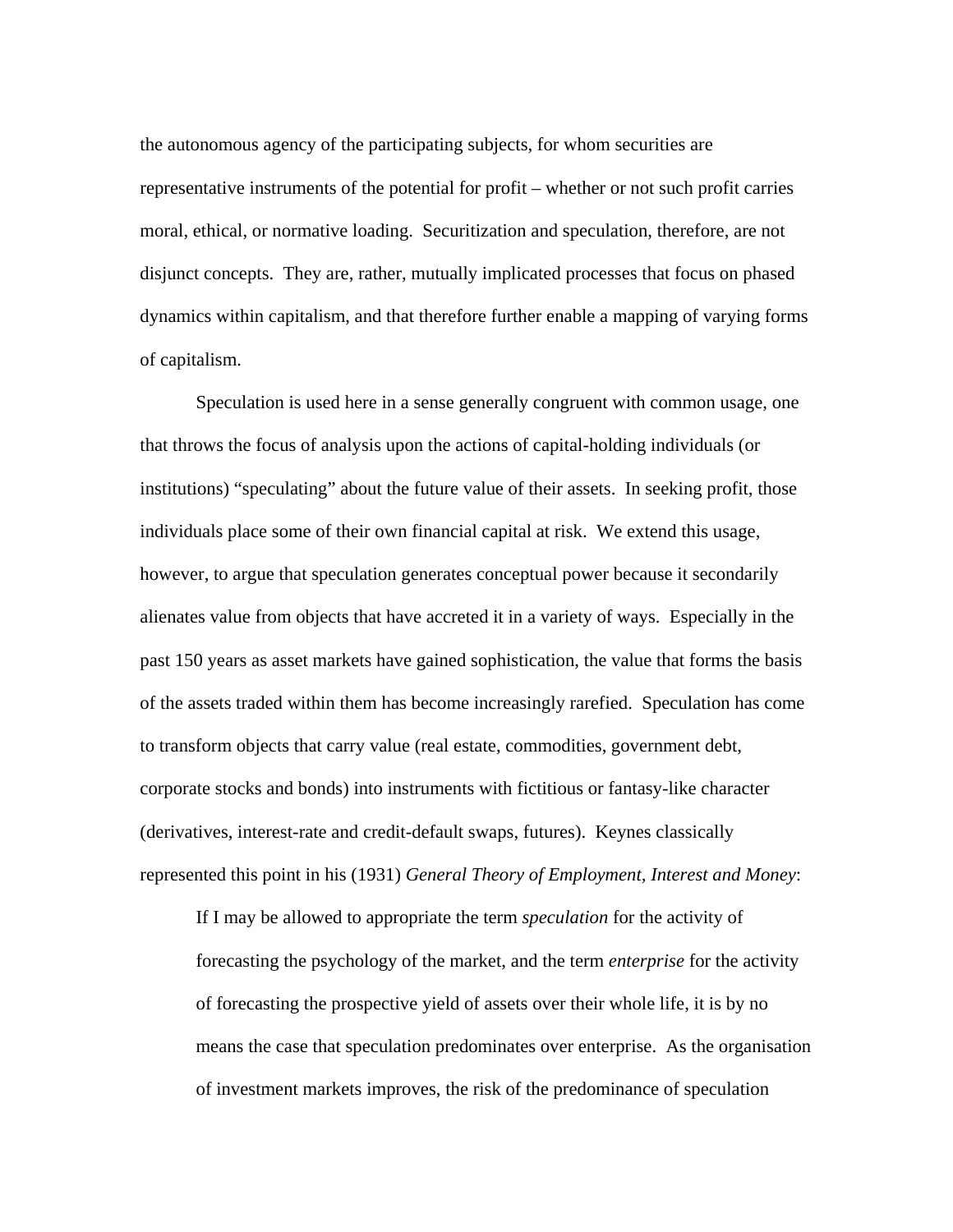does, however, increase. In one of the greatest investment markets in the world, namely, New York, the influence of speculation (in the above sense) is enormous…. Speculators may do no harm as bubbles on a steady stream of enterprise. But the position is serious when enterprise becomes the bubble on a whirlpool of speculation. When the capital development of a country becomes a by-product of the activities of a casino, the job is likely to be ill-done (1931, p. 159)

Krier (2005), developing Keynes's logic further with reference to more recent capital market mechanisms, argues that from these proliferating forms of speculation a kind of "dark capital" emerges, one that projects value into the sphere of fantasy, and thus generates the kinds of systemic risk that became so widely discussed during the financial crisis and Great Recession of 2007-2009.

 Securitization, on the other hand, is deployed here in a sense somewhat counterintuitive with respect to recent usage. Since the financial crisis beginning ca. 2007, this term has entered common parlance to refer to the bundling of assets that became, for example, so problematical in the issuing of mortgage-backed securities that masked risks both that the underlying asset was mispriced in a bubble economy, and that the underlying security, the mortgage, was insufficiently underwritten and therefore at high but unacknowledged risk of default. These financial market dynamics surrounding the Great Recession reveal how securitization depends conceptually upon market processes that can themselves be represented as speculative, and also, vice versa, how speculation can be driven by innovations in securitization. We nonetheless extend the conceptual space of securitization historically to focus upon the ways in which the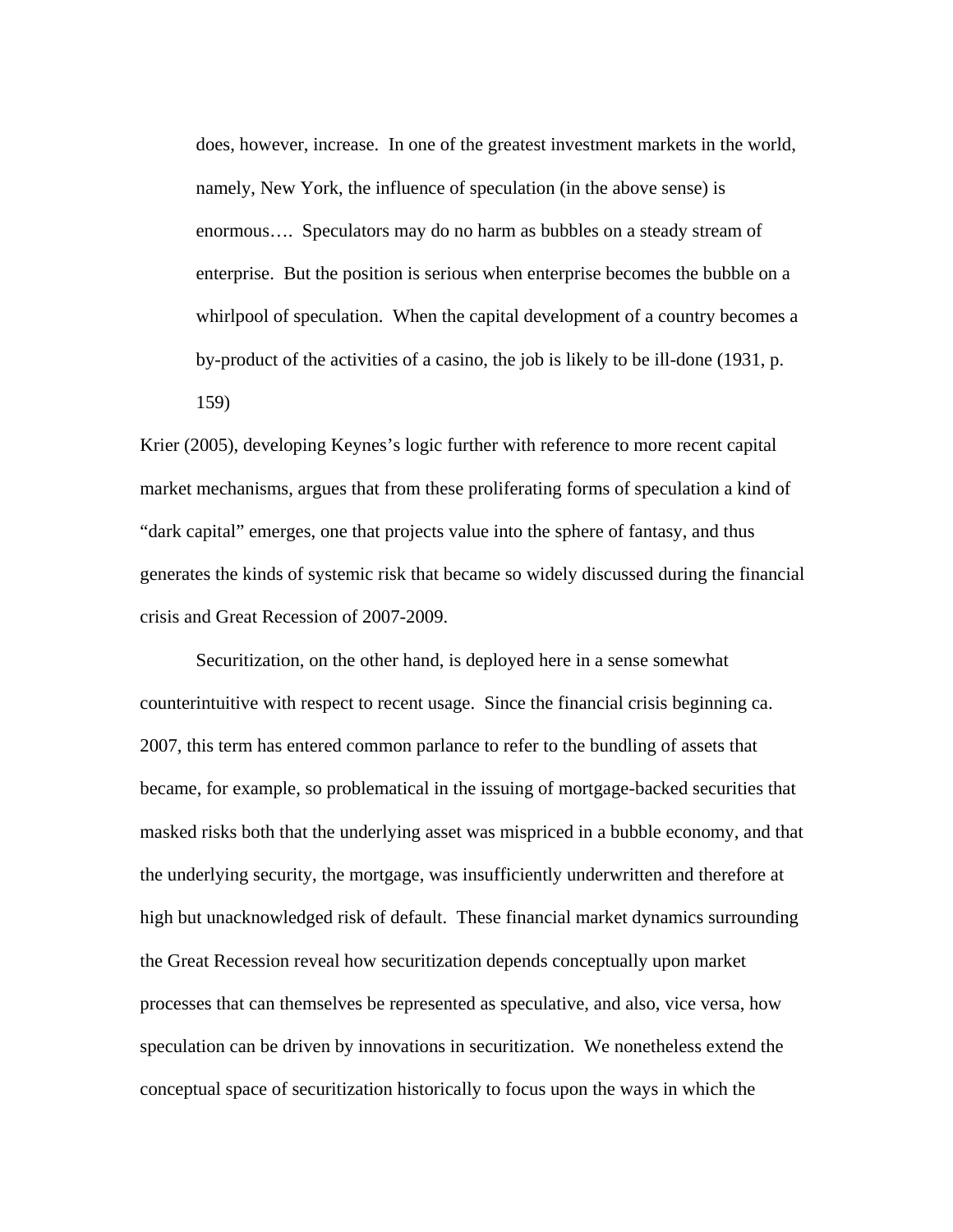development of financial instruments secured the positions and livelihoods of individual subjects within their communities. Since the rise of neoliberalism, the term securitization has in fact became synonymous with speculation. The two terms, and the concepts they signify, have collapsed into one another. Here, we revive earlier usage in which each designated a specific mode of ethically-legitimated economic action.

Fundamentally, securitization represents the possibility that economic subjects can act in concert to create means of addressing and mitigating risk: securitization is the creation of risk pools. It takes shape in a proliferating range of transactional forms. Francois Ewald's claims – and Ewald was Foucault's student and the general editor of the College de France lectures – that a society emerges into modernity in that it becomes an "insurance society" are further congruent with these arguments (Sørensen  $\&$ Christiansen, 2013, 16). Weber's attention in "The Protestant Ethic" to specific German, Dutch, and Anglo-American religious communities is particularly revealing here, especially in how those communities tended toward the development of practices that theologically and institutionally sanctioned either the individual and personal stakes of economic activity (thus driving speculation), or attended more significantly to the possibility that community action could generate security (driving securitization). From the simplest personal guarantee to the most complex credit default swap, from the stategranted privilege of limited-liability incorporation to the vast emanations of modern welfare states, individuals and institutions have sought to shape the future more securely. Securitization is thus always and everywhere both social and political.

 The subject under the condition of capital always participates in these dynamics of securitization and speculation. The subject is therefore circumscribed within a sphere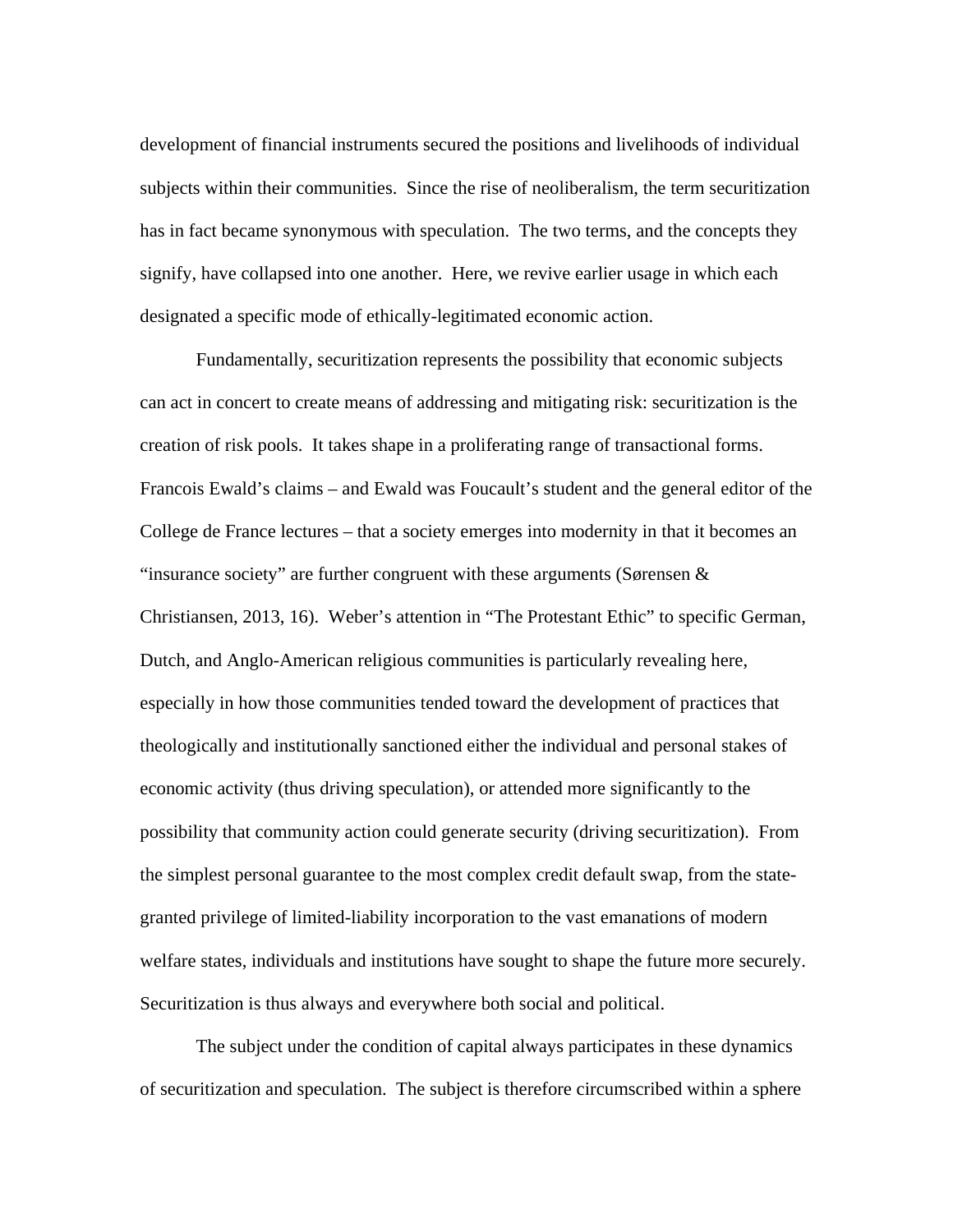in which necessity and autonomy are at once contiguous and contingent. Just as freedom cannot be understood historically without the recognition of its status as an artifact of apparatuses of power, and is therefore generated as a kind of excess of the emergence of those apparatuses, so too are securitization and speculation linked, both conceptually and in practice. As markets have emerged historically, they have cycled through periods in which the one or the other has risen to symbolic primacy, only to be recycled into the other through perceptions of collapse, crisis, depression, or decline. Secondary conceptual accretions like "social capital" or "human capital" serve to further embed and reify these dynamics.

### **Protestant Master Narratives and the Re-Reading of the Weber Thesis**

Understanding of the layered dynamics of capitalism has been set back over many decades by misreadings of Weber's theses on "The Protestant Ethic." Weber's claims that are usually emphasized in the literature, those about Puritan-Calvinist capitalist traditions and the ways they emphasize the links between theological salvation and (usually) individually conceived, speculative economic practices are in fact accompanied by a line of argument that focuses on parallel capitalist traditions ordered around not primarily around speculation but rather securitization. Alastair Hamilton's essay on "The Protestant Ethic" in the (2000) *Cambridge Companion to Weber* is classically symptomatic of the overemphasis on the Puritan-Calvinist trajectory within Weber's ideas about the "spirit of capitalism." After a few biographical reflections that focus on the "Reformed faith" of Weber's mother and many of his close colleagues, and which stretch credulity by dubbing the Heidelberg of 1903 a "Calvinist university" – the period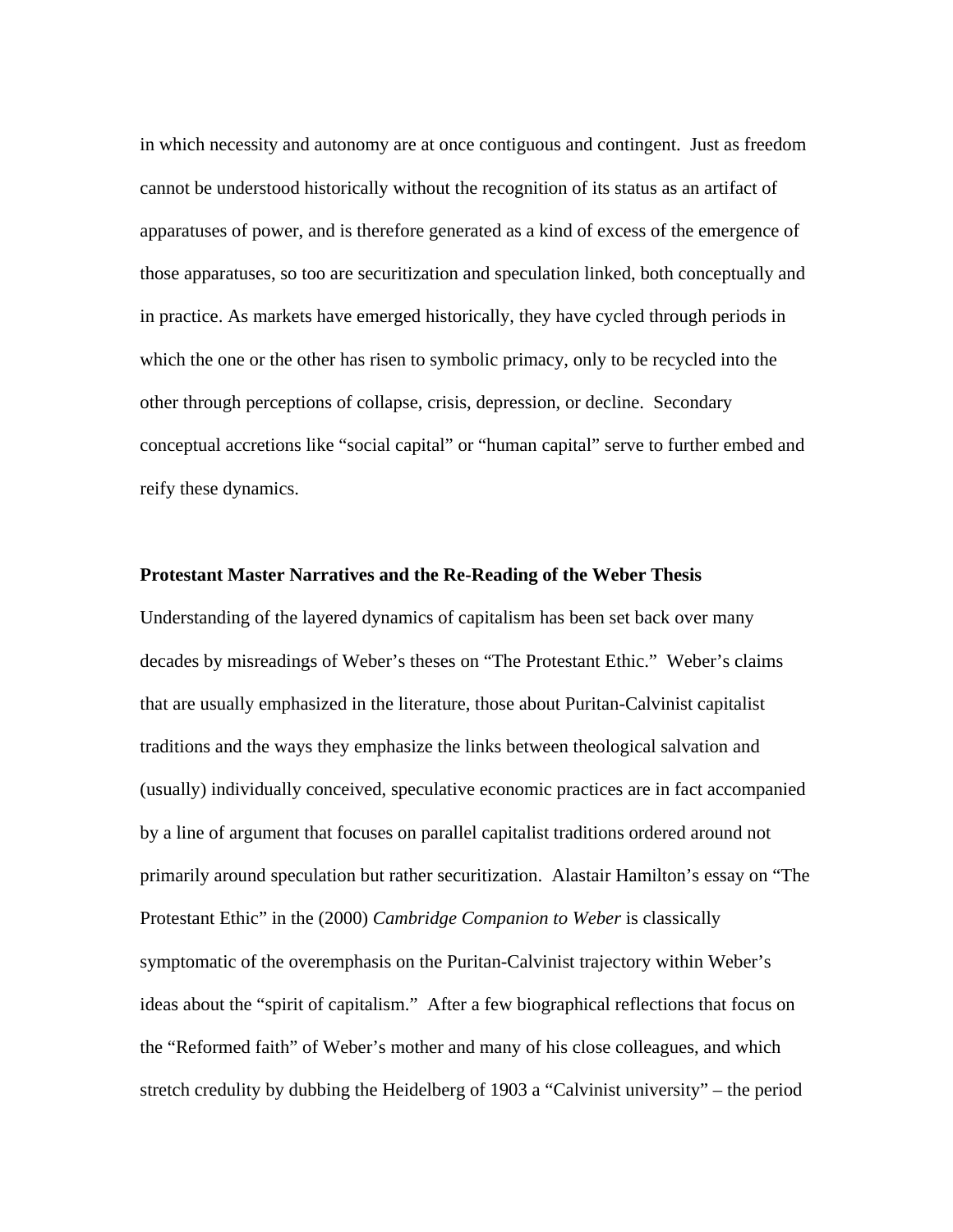of Reformed dominance of the university ended permanently at the outset of the Thirty Years War in 1620 – Hamilton reduces Weber's thesis (a few largely dismissive reflections on Pietism and the "authoritarianism and passivity" of Lutheranism notwithstanding) to the following: "He looked above all at the system in England and concluded that the economic success both of England and America could be traced back to a Puritan or Calvinist tradition" (2000, p. 153).

We argue that alongside arguments about Puritan-Calvinist moments, close attention must be paid to the Pietist-Quaker traditions within capitalist development. Weber himself gave them – Pietism in particular – at least as much, and likely more, analysis in his essay, particularly in the extensive footnotes that he appended in 1920 to the original essay written in 1904-5 (Ghosh 2014, pp. vii-viii). Nonetheless he organized his essay in a way that masked their significance by dividing varieties of Pietism too strongly from Quakerism, especially in the ways their branches developed in the United States.<sup>5</sup> In a reading of Weber adequate to his focus on these multiple varieties of capitalism, the Puritan-Calvinist trajectory emphasizes the moral-theological loading of speculative profit and the at-risk character of salvation as a representation of capital. It therefore focuses on the ways in which the subject is encumbered by the stakes of capitalist practice: capitalism is an avatar of salvation, and the subject is always and everywhere encumbered with these stakes. The Pietist-Quaker traditions, on the other hand, emphasize the pooling of risks within the religious community (cf. the Quaker "meeting house"), and the ways in which salvation can be mapped through forms of

<sup>5</sup> For an extended discussion of the academic controversies that Weber's claims about Protestantism have unleashed both during his lifetime and after, see: Steinert, 2010, pp. 219-60.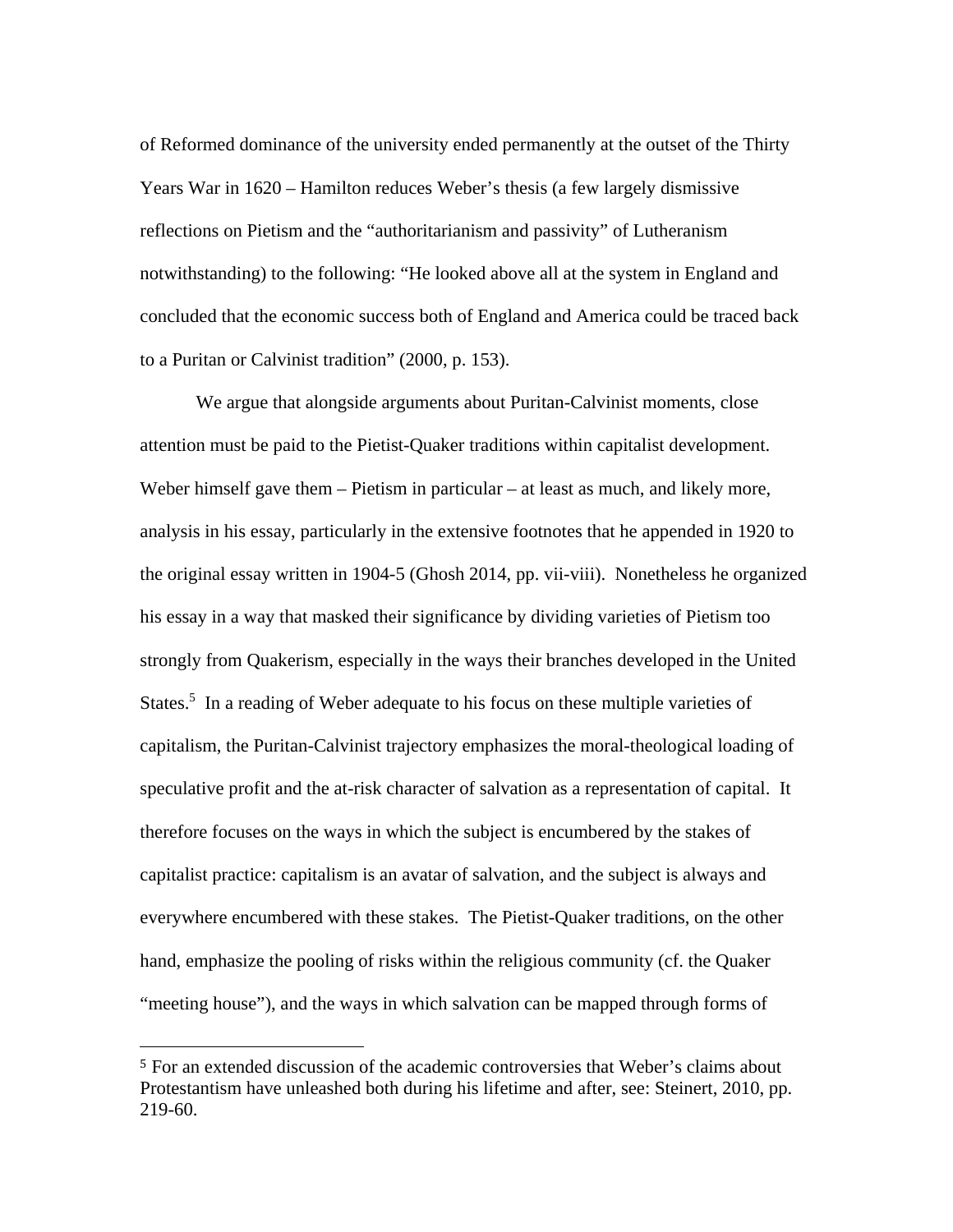community or congregational participation. They therefore instantiate a subject potentially eased of the encumbrances of moral-theological and economic uncertainty.

Our view of Weber parallels Peter Ghosh's (2014) thorough reading of Weber's scholarly biography through close analysis of "The Protestant Ethic," and reveals the level of care necessary to understand the differentiated levels of Weber's argumentation. Ghosh carefully explicates Weber's statements about the various branches of Protestantism, noting regularly how Weber's close scholarly and personal relationship with Ernst Troeltsch shaded his claims (as does Steinert). Central here is Weber's placement of Pietist thought in relation to the "spirit" of ascetic accumulation-work through a "calling" or "vocation" that represents the core element of the capitalist "spirit." Ghosh explains how Pietism works as a foil to Calvinism in Weber's text. Importantly, the focus turns from the individual toward the social:

The Pietist emphasis on the *praxis pietatis* (practical piety) and group organization in the conventicle offered an alternative stimulus. Its consequences for social behaviour might not be entirely predictable, but normally the "effect of Pietist principles was simply a still *stricter* ascetic control of conduct within the vocation, and a still firmer religious anchorage for vocational ethics than could be engendered by the mere, worldly 'respectability' of the normal, Reformed Christian…." In short, Pietism in its social aspect could trump dogmatic Calvinism if the latter was simply predestinarian and individualistic (Ghosh, 2014, p. 351; the internal quote is from Weber, 1930, p. 131).

Weber clearly charts a tension between two streams of the capitalist spirit: individualistic Puritan-Calvinism and socially-engaged Pietist-Quakerism. Throughout Weber's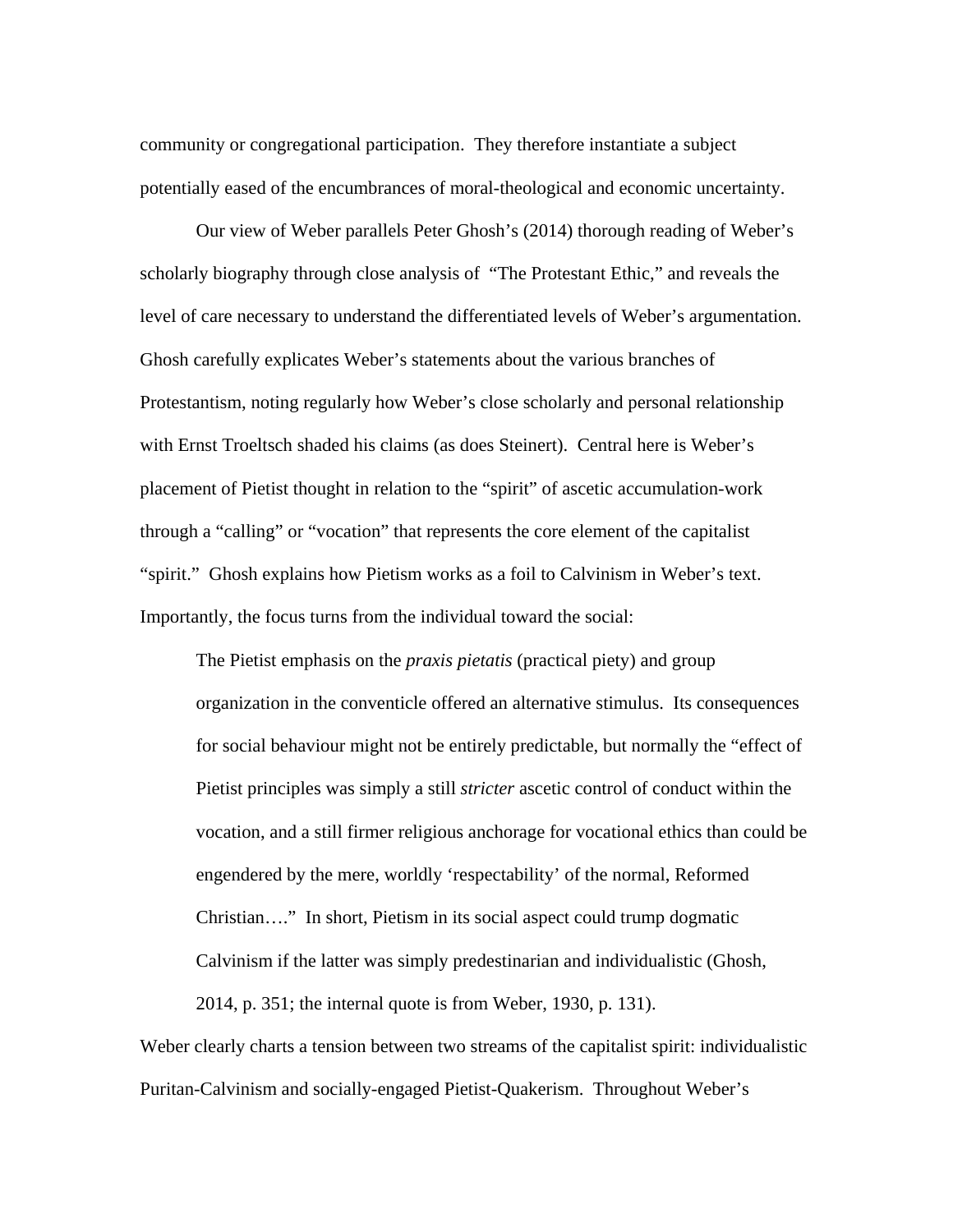writings on economic ethics, the socially-engaged Pietist-Quaker variants of Protestantism fare as well, or better, than their individualist Calvinist counterparts as spirits conducive to capitalism. Indeed, socially attuned business practices among Quakers, Baptists and Methodists meant that - as Weber stated in his *General Economic History*, "piety [was]... the surest road to wealth" (Weber, [1927] 1992, p. 367; see also Weber, 1946, p. 302-22).

Ghosh further reflects upon Weber's interest in the ecstatic blood theology of Count Zinzendorf and his Herrnhut community, a complex embranchment of the Pietist tradition usually marked as "Moravian." In doing so, he trenchantly dismisses traditionally reductive readings of Weber that attend only to (Calvinist) individualistic elements:

If we take the *PE* at face value, as an account of the individual psychology of ascetic Protestantism…, the amount of attention devoted to the emotionalism and outright silliness of Zinzendorf and the *Herrnhuter* must appear perplexing. However, Weber was not interested in Zinzendorf because of his "*childlike quality*" or his irrational reliance on random "*lots*"… – i.e. his relative failure to reproduce Calvinism's psychological hardness and rigour – but as the pioneer of a distinctive, communitarian form on German soil that went beyond the conventicle... (Ghosh, 2014, p. 347).

The Herrnhut community, and the sometimes bizarre theological and organizational emanations of it through Zinzendorf's activities both in Europe and in America (including substantial influences upon Anglo-American Methodism), point to the ways in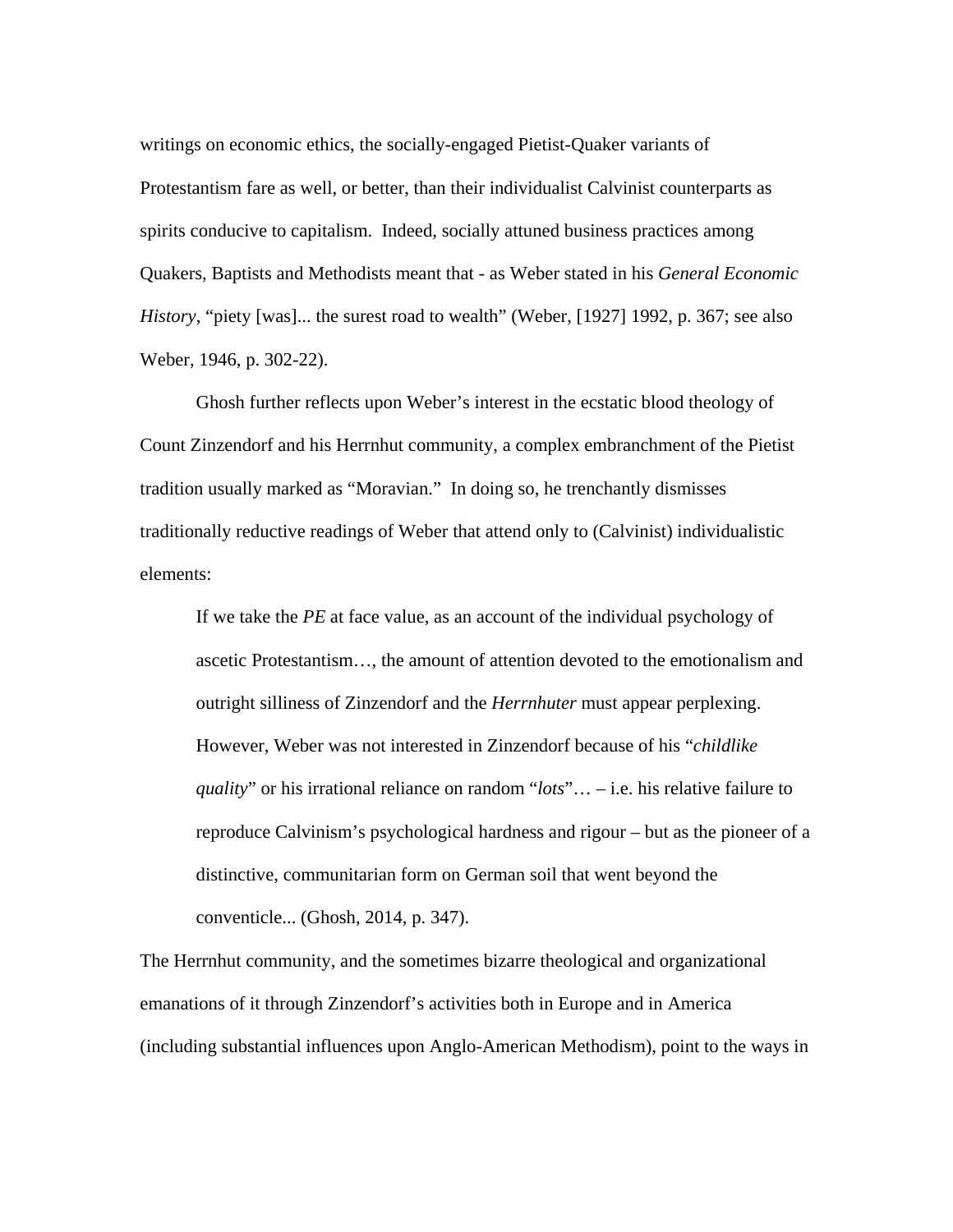which "vocation" could become not a just driver of individual striving, but more significantly the basis of social practice.<sup>6</sup>

Ghosh further recognizes the tension in Weber's treatment of the Quakers, who were so important to the development of finance capital in America, particularly in Philadelpha. He frames this in the context of a short discussion of Weber's own statements about the two most glaring deficits of "The Protestant Ethic": inadequate discussion of the issue of credit, and, in Weber's own words, an undifferentiated "discussion of the social policy of ascetic Protestantism" (Ghosh 2014, 358). The latter issue relates specifically to how Weber analyzes the Quakers. As Ghosh describes it:

...In the *PS* [Weber's essay on "The Protestant Sects and the Spirit of Capitalism" that Talcott Parsons excluded from his translation of "The Protestant Ethic," but which Gerth and Mills included in their 1946 collection] this [discussion of social policy] is reduced to a single reference to the "highly developed" and indeed overdeveloped "support system of the Quakers." Now it must be assumed that Weber wanted to discuss the hostility of a deliberately impersonal ascetic Protestantism towards what he regarded as an enfeebling and sentimental "welfare policy" here…. But this brief utterance cannot be construed here. Instead it raises an unsolved mystery: how did the Quakers whom he admires so much come to take such a wrong, anti-individualistic turning? (Ghosh 2014, 358).

<sup>6</sup> For a reading of Weber's interest in Zinzendorf that further emphasizes the significance of social practice in the Herrnhut theological community see Smith (2013). Pietism and its communitarian yet ascetic economic ethics were addressed, with considerable success, to working classes who had remained resistant to the individualist ethos of Calvinism.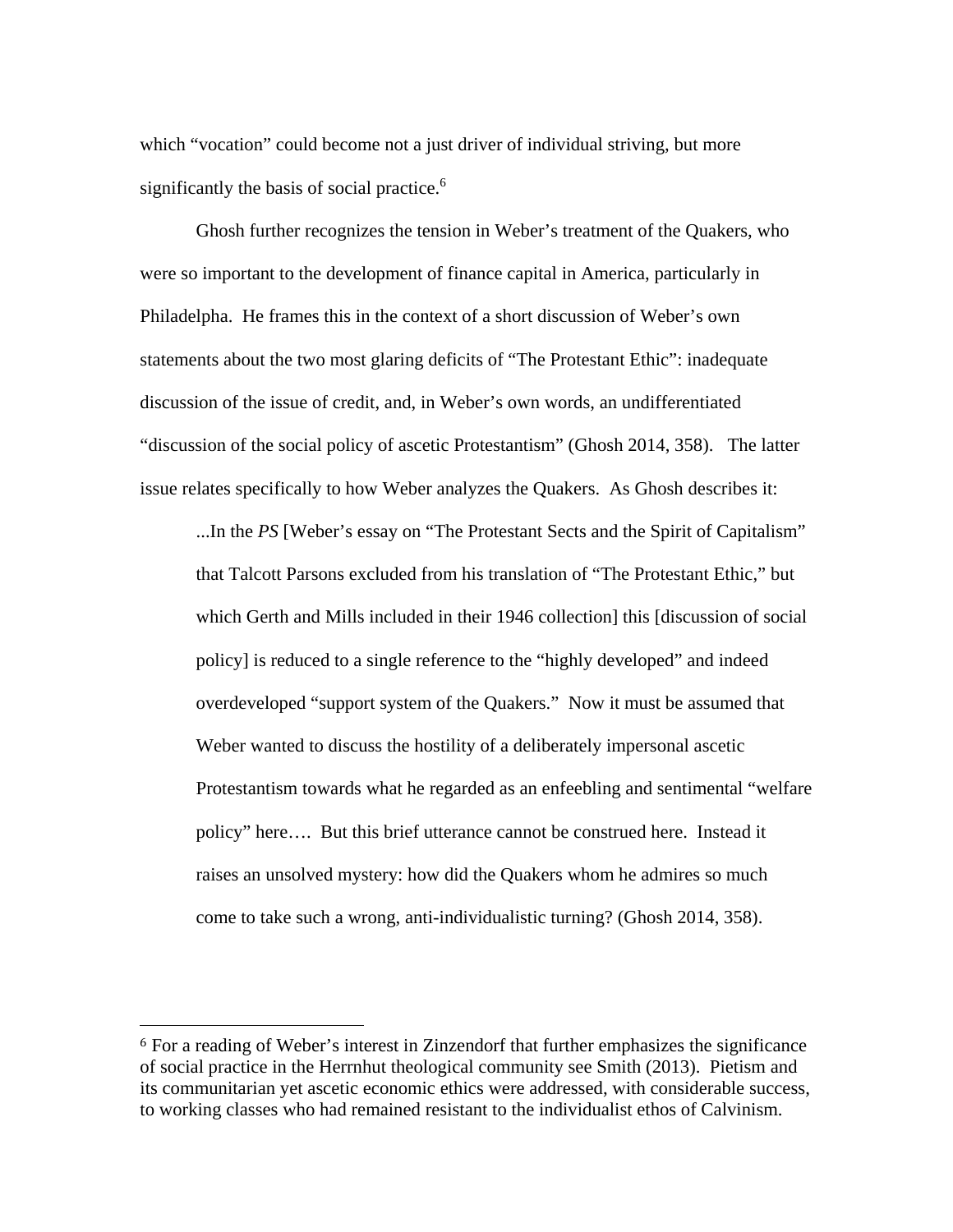Thus Ghosh points to the core of the tension in Weber's text between speculation and securitization by showing how the question of social relations in Weber's "spirit" of capitalism remains oddly fragmentary and mysterious: Weber's text itself contains a tension that makes Puritanism and the forms of speculative practice associated with it appear to be a purer form of the "spirit" of capitalism. Groups in the Pietist-Quaker traditions that were associated with more socially complex, securitized forms of capitalist practice, while clearly and unmistakably capitalist, seemed less purely an embodiment of that "spirit." This issue forms a central moment in Steinert's (2010) critique of Weber as well.

 Two further aspects of Weber's analysis highlight how speculation overshadowed securitization as a result of Weber's vocabulary and interpretive practices. The first of these is the treatment of "free labor"; the second is the question of Weber's treatment of finance capital as an aspect of capitalism. For Weber, a precondition of the emergence of capitalism and its spirit is freedom from coerced and corvee systems of labor, as within slavery, patriarchy, patrimonialism and feudalism. Unlike coerced labor, "formally-free labor" is dominated by market practices and speculative dynamics. These reflections particularly color Weber's 1920 essay on the sociology of religion that Parsons translated as the first section of "The Protestant Ethic" (Weber, 1930, pp. 21, 22, 24).7

<sup>7</sup> This essay concludes with Weber's reflections upon how another scholarly form of social taxonomy, that derived from "the importance of biological heredity" and "comparative racial neurology and psychology" may provide additional answers in the future (Weber, 1930, pp. 30-31). For discussion of Weber's criticism of the ideas of Alfred Ploetz, founder of the German Society for Race Hygiene, see Proctor, 1991, pp. 110-11.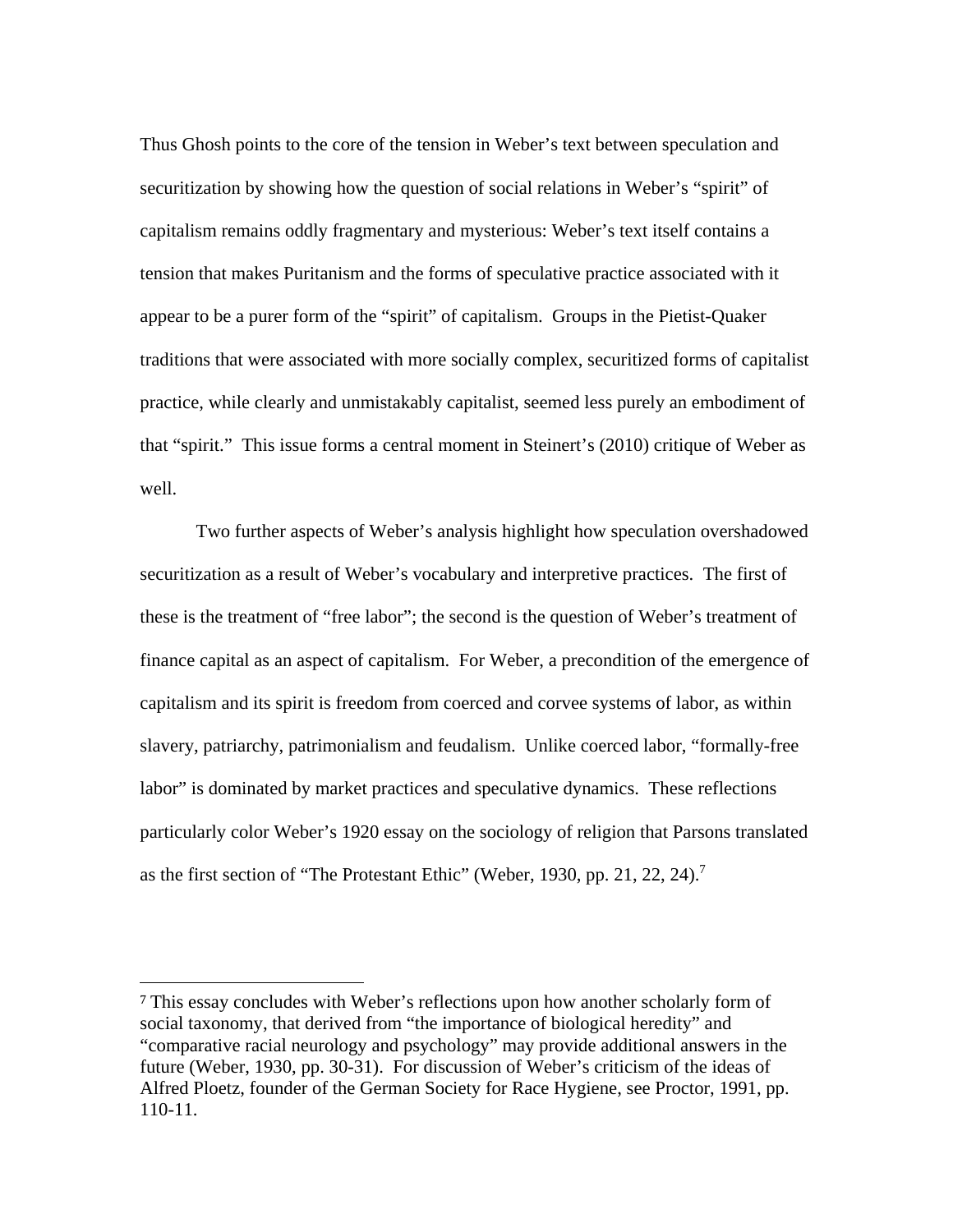While Weber, in his *General Economic History*, identifies speculatively determined, formally free labor as a condition of capitalism's emergence, his list of preconditions does not, curiously, include speculative financial markets.<sup>8</sup> In an additional correlative of his analysis of labor, Weber does not explore how individual capitalists act in financial markets. In fact, the institutions of finance capital seem to exist outside the spirit of capitalism (Ghosh 2014, 164). Weber thus implicitly shows how the tensions between securitization and speculation affect both capital and labor.

### **The Bismarckian Welfare State and the Stakes of Pooled Risk**

 

Many moments in the historical development of European states and economies, particularly in the German-speaking world of the eighteenth and nineteenth centuries, demonstrate how the mapping of capitalist practice onto moments of securitization and speculation enriches and clarifies the classical Weberian narrative. One significant example is found in the relations between the Prussian state and the emergent forms of economic and intellectual practice found in Pietist circles centered in the city and

<sup>8</sup> Weber's list of preconditions includes: "appropriation of the physical means of production by the entrepreneur, freedom of the market, rational technology, rational law, free labor, the commercialization of economic life"(1992, p. 286). While he adds speculation as a "further motif," its causal contribution to capitalism as such is negative. The significance of speculation is bounded by "the great economic crises which it called forth" (1992, p. 286). Through speculation, "crises became an imminent factor of the economic order," and hence, as Krier (2005) suggests, a form of "dark capital" or anticapital frequently destructive of value. Crucially, although speculative markets (bourses) appear as early as the 16th century, the trade in industrial securities does not develop until late in the 19th century, more than a century after the "spirit of capitalism." (1992, p. 293-4).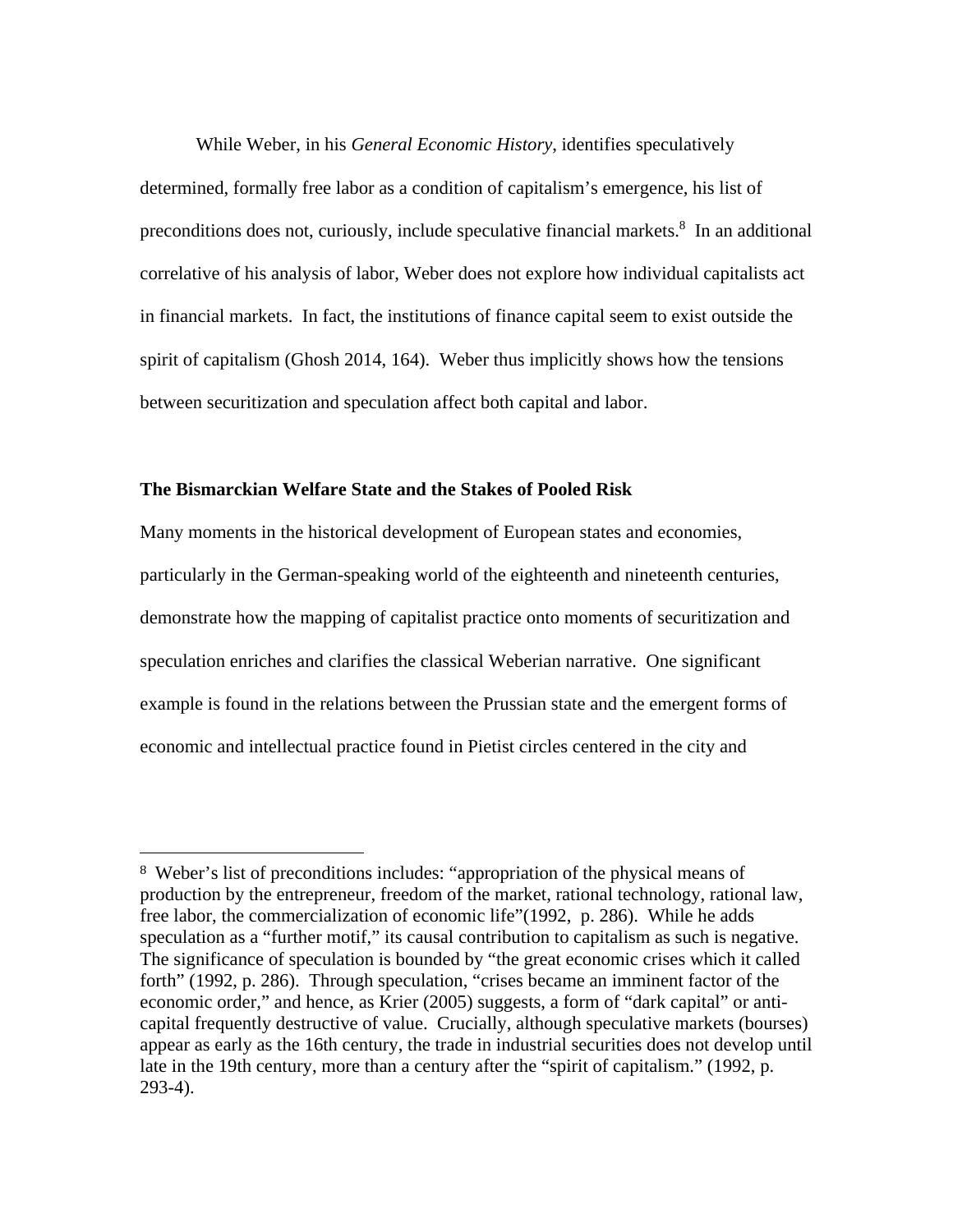university of Halle. $9$  Gawthorp (1993) emphasizes how for a short period in the middle of the eighteenth century, the ways in which the Halle Pietists approached the education and discipline of the religious community intersected with the emergent interests of the Prussian state.

As European nation-states expanded their imperial and economic purview and developed their institutional infrastructures during the nineteenth century, the complex interplay between securitization and speculation became increasingly manifest. As institutions like railways demanded newly extensive sources of capital, financial markets and their regulatory schemes grew in tandem throughout the industrializing world (McGraw, 1984; Amidon 2008). Different nations and different regions, however, accreted varying emanations of these varieties of capitalism. Similarly, critiques of capitalism developed in widely varying ways. A particularly revealing moment in the institutional dynamics of finance and politics during the later nineteenth century is the moment often referred to as the birth of the welfare state. This was the establishment during the 1880s by the German empire, under the chancellorship of Otto von Bismarck, of three forms of social insurance still central to many forms of welfare-state capitalism: health insurance (the Workers' Health Insurance Law, 1883), workers' compensation (the Workers' Accident Insurance Law, 1884), and pension insurance (the Old-Age and Invalid Insurance Law, 1889).

<sup>&</sup>lt;sup>9</sup> In his writings on economic ethics, Weber did not consistently distinguish between the rationalist, institution-building, bureaucratic, proto-scientific Pietism centered in Halle and the more emotional, voluntarist communitarian Pietism of Zinzendorf and the Hernhutters. Though both counter Calvinist individualism with social groupings and foster "pooling," their modes of sociality are quite distinct and worthy of separate conceptualization (Weber, 1930, pp. 244-52).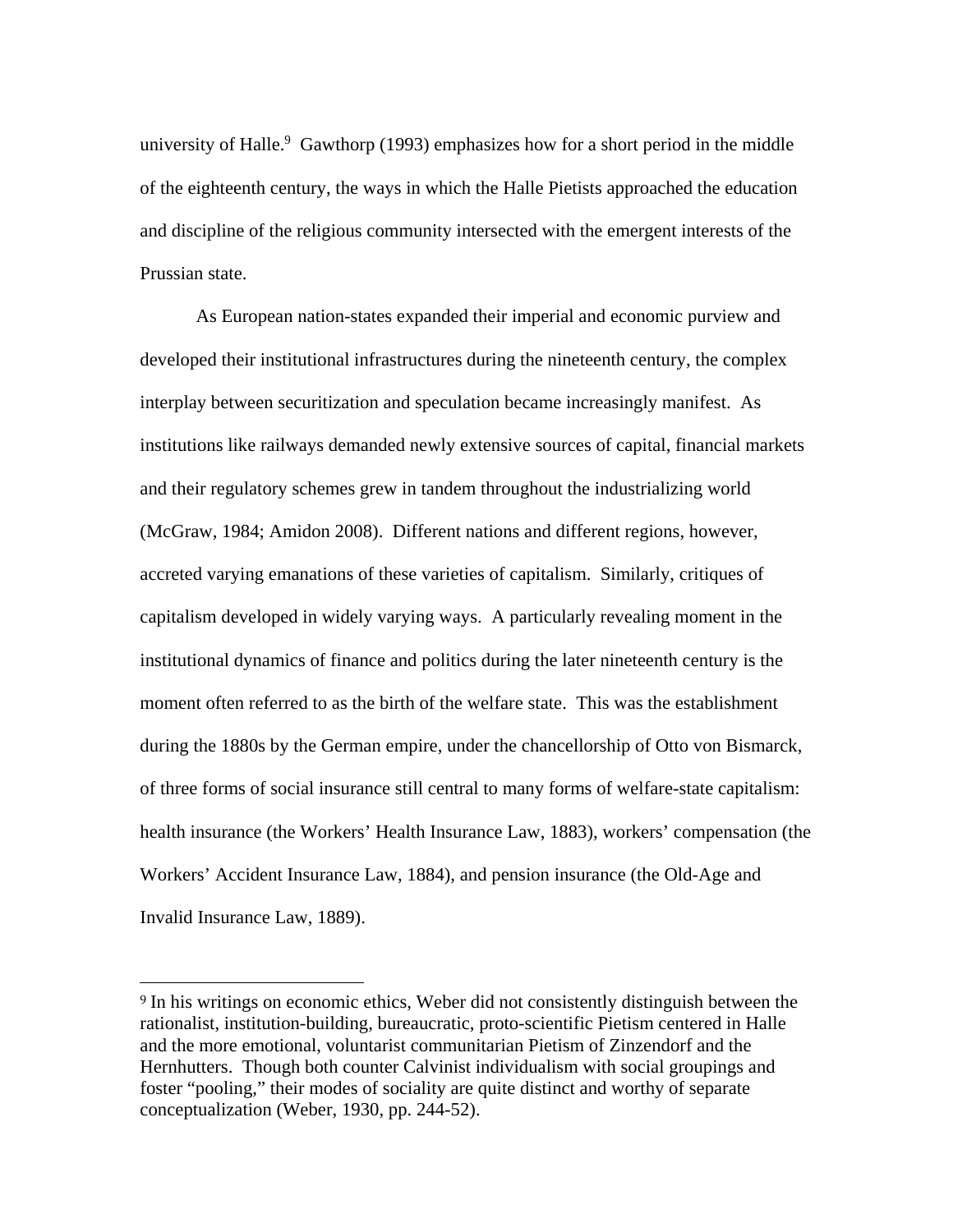The goals of these innovations in German social policy brought together three elements of Bismarck's policy program during the 1870s and 1880s: firstly, to undermine through positive policy the political power of socialism (in concert with the legislation banning socialist organizations that was in force between 1878 and 1890); secondly to reveal the bankruptcy of liberalism, which itself seemed unable to approach the questions of socialism and national unity with coherence; and thirdly to provide a positive foil to the Empire's conflicts with the Catholic Church (the so-called *Kulturkampf*), by creating a national empire that could claim to enact Christian charity in the industrial age more effectively than Catholic institutions. These three social insurance laws successfully became the abiding foundation of German social policy in the twentieth century (Reinhardt, 1989, p. 614-17).

 The rise of the Bismarckian welfare state has been understood by many major historians as a form of policy with direct links to Pietist traditions. Indeed, all three of these forms of pooled risk were prefigured in the 18th and 19th centuries on a smaller scale and with mostly voluntary participation among Pietist-Quaker groups (the "social support" noted by Weber above). While remaining mindful of historian John E. Rodes's (1964) admonishment against overstating Bismarck's power, it is clear that important lines of influence run through Bismarck himself (p. 383). At the simplest biographical level, James J. Sheehan – a scholar hardly prone to overstatement – argues that Bismarck was exposed as a young man to "a particularly potent blend of pietist religiosity and aristocratic sociability" (1989, p. 562). Two of the most significant historians of German social policy, Hermann Beck and Gerhard Ritter, emphasize the continuities between pietist thought, cameralist policy, and the Bismarckian social state. Several figures with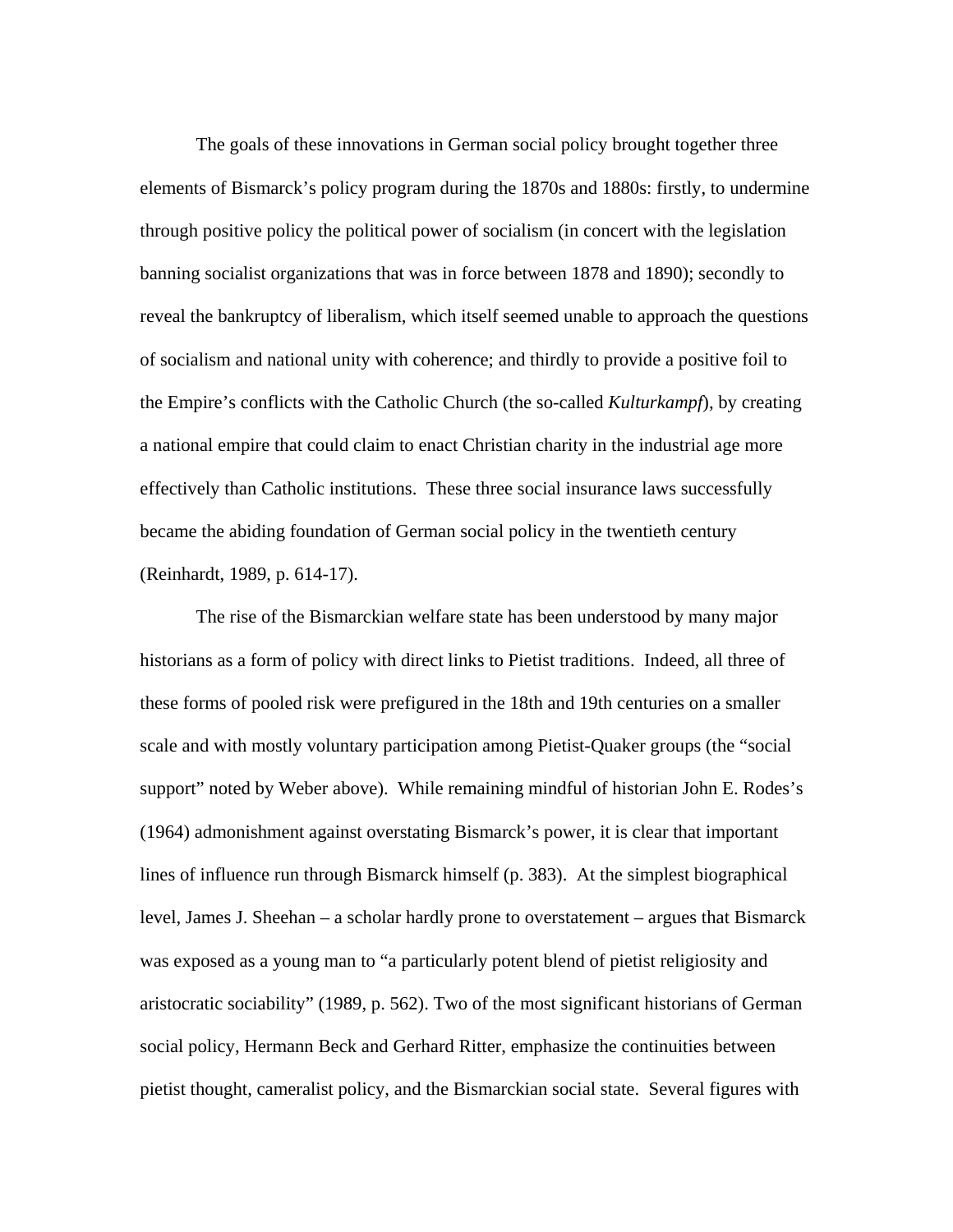personal influence on Bismarck himself were significant here. Beck emphasizes how Hermann Wagener's "conservative socialism" prompted Bismarck to think of the state as the benevolent protector of the population (1995, p. 107-9), and Ritter calls Wagener "one of Bismarck's closest advisers on social policy" (1989, p. 71-2) Ritter further claims that another of Bismarck's close advisers (who nonetheless broke with Bismarck over the politics of the social insurance laws in 1883), can specifically be seen as one of the figures who brought Pietist thought into nineteenth-century social policy (1995, p. 37).

 These ways in which the German state developed and emphasized practices of securitization alongside speculation have had a lasting legacy. Furthermore, German cultural codes became – and remain today – fraught with complex representations of individuals and groups associated with speculation. The most dramatic of these, of course, has been through antisemitism, which of course, while hardly limited to Germany, took on unique forms there. The longstanding tension in German culture between securitization and speculation, heightened by the rise of finance capital in the later nineteenth century, gave that period's new forms and institutions of political antisemitism a particularly powerful symbolic and representational instrumentarium (Pulzer 1988, pp. 42-46; Wistrich, 2010).

**Conclusion: 21st Century Capital, Class, and the Stakes of Subjective Autonomy** This chapter has framed a conceptual scaffold whose central beams, speculation and securitization, provide theoretical access to two interrelated problems: 1) the historical and contemporary relationships between subjectivity and capitalism; and 2) tensions in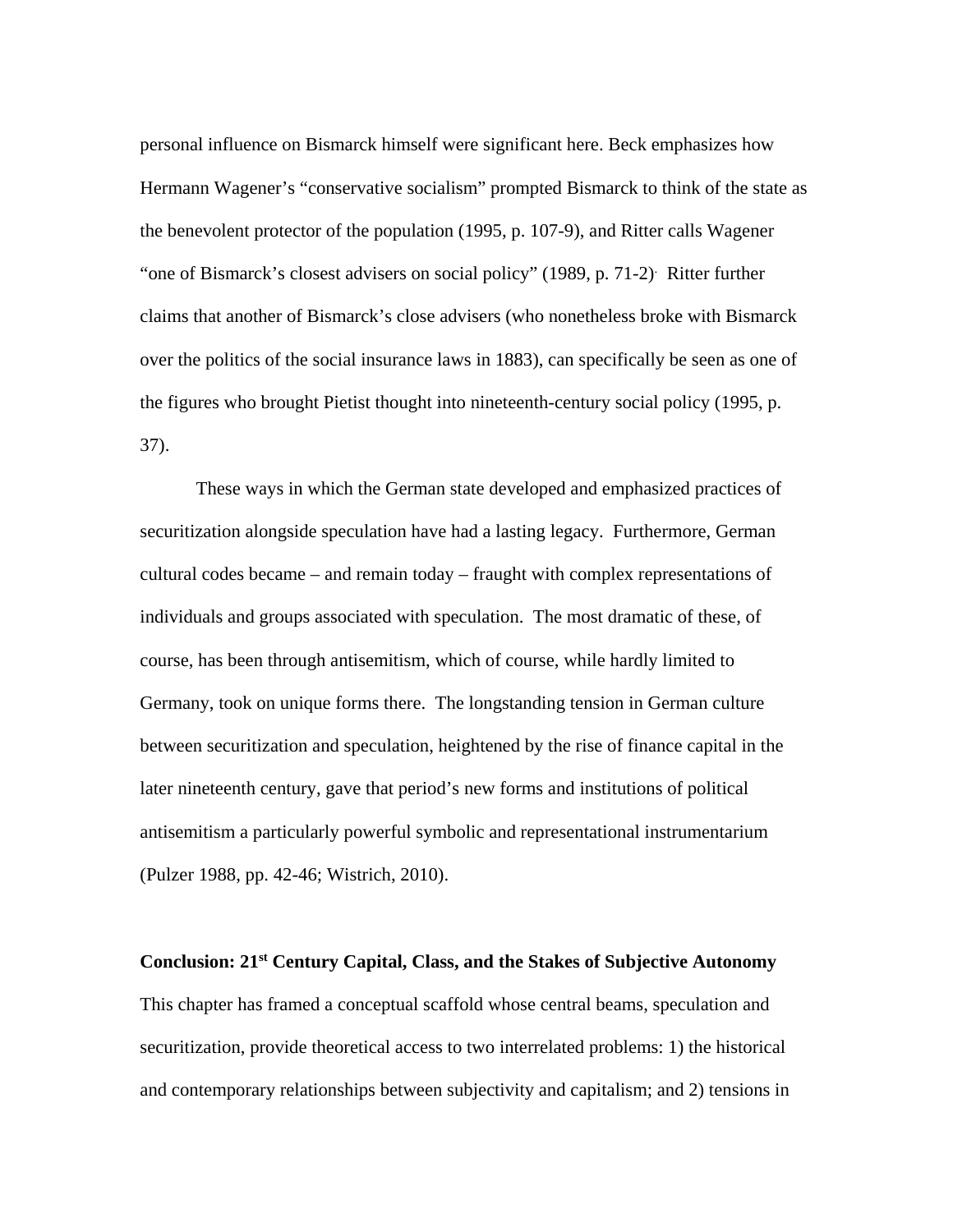the internal dynamics of capitalism between social and individual forms of action that resolve today as questions of income distribution, social policy, and economic justice (Krier & Amidon, 2015). The ongoing scholarly resonance of Max Weber's foundational narrative of the "spirit of capitalism," and the critical sparks that his ideas continue to generate, show how significant these issues remain in contemporary society.

 Political discourse in the United States today carries significant tension generated by the problems broached here of the relationships between individual freedom, risk pooling, and the (welfare) state. A logic of economic ethics that remains vested largely in the field of speculation, one in which imagined returns remain linked to both individual freedom and rectitude, while the pooled risks characteristic of securitization can be represented as a diminishment of the same freedom, provides a potential for explanation of many current political controversies. Two examples from recent American politics demonstrate these symbolic stakes: 1) the powerful derision expressed toward the policy initiative that overtly raised, perhaps the first time in American politics, the idea that individuals should perceive themselves consciously as part of risk pools: the Affordable Care Act; and 2) the seemingly evergreen idea that both individuals and American society would benefit from a transfer of some of the financial flows of the Social Security system more directly into the financial markets.

 Both of these contemporary American political controversies show that even today welfare state policies retain and heighten the conceptual and symbolic tensions between securitization and speculation. In *Economy and Society*, Weber himself criticized the Bismarckian policy initiatives that established the German welfare state because he saw them as creating a double perversion in the functioning of the capitalist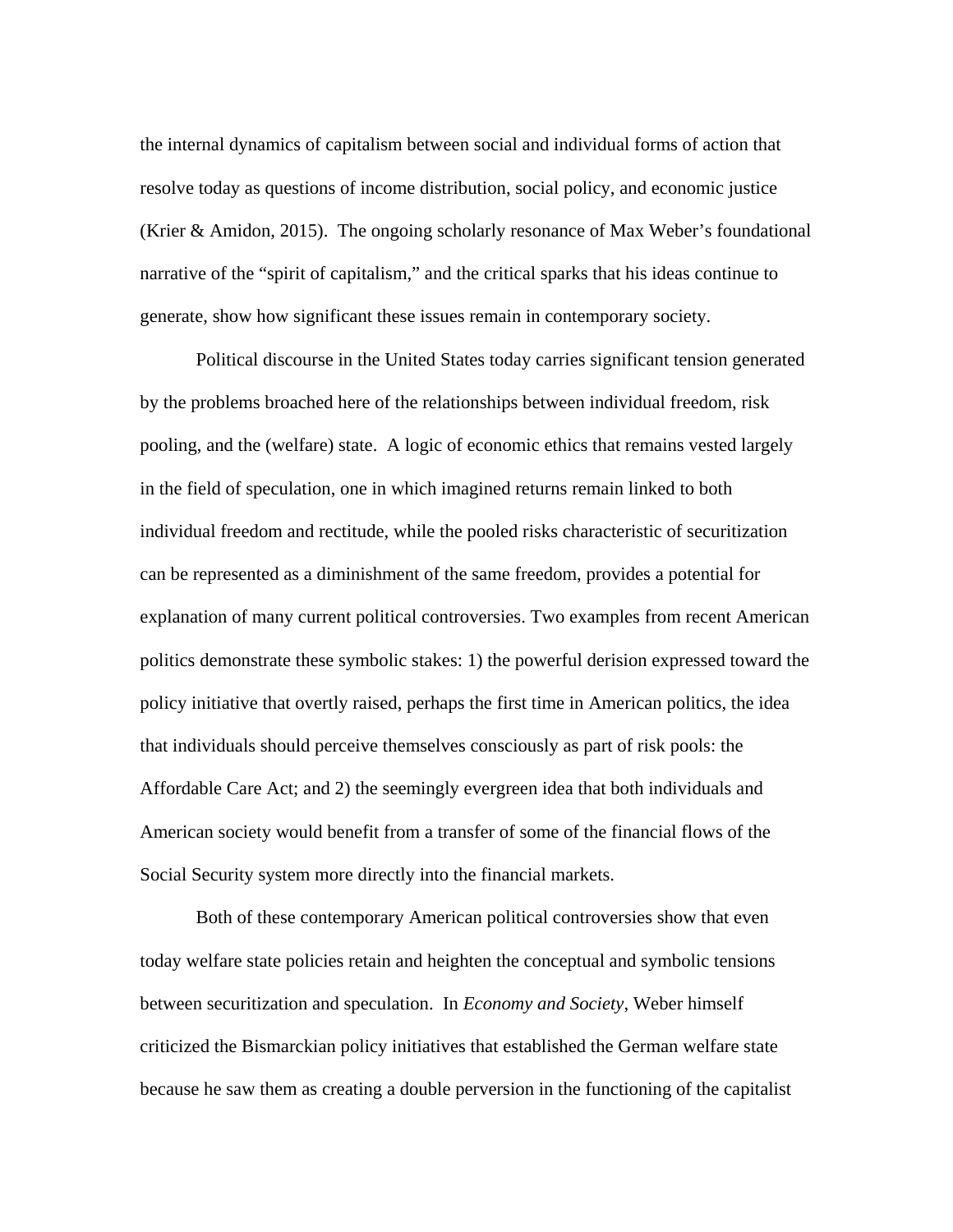economy. Firstly, they ran the risk of damaging the state's cohesiveness by evacuating the moral stakes of economic behavior, particularly for the working class, a point Weber makes by directly and ironically contrasting the German state's goals in both military and social policy:

 A state that wants to base the spirit of its mass army on honor and solidarity must not forget that in everyday life and in the economic struggles of the workers the sentiments of honor and solidarity are the only decisive moral forces... (Weber, 1978, pp. 1391).

Secondly, the Bismarckian welfare policies could reduce to an attempt to recreate affection for the state through bribery rather than moral logic:

"To be turned into demagoguery, and very bad demagoguery at that, was also the fate of the Imperial welfare legislation in Bismarck's hands….Bismarck, in imitation of certain American practices, believed that he could create a positive attitude toward the state, and political gratitude, by granting welfare benefits out of the public funds or compulsory private funds… (1978, p. 1390-1).

Additionally, in a revealing passage in the *General Economic History*, Weber shows the ways in which he perceives speculative finance capital to be something separate from the "spirit of capitalism," but that at the same time accretes to the forms of securitization found in welfare state policies: he argues that one of the major problems of financial speculation is that it leads to economic crises that further generate a desire for rational socialism among working classes: hence, the primary evil of pooled capital is that it generates speculative excess which leads to a demand for pooled risk in socialism ([1927]1992, p. 291).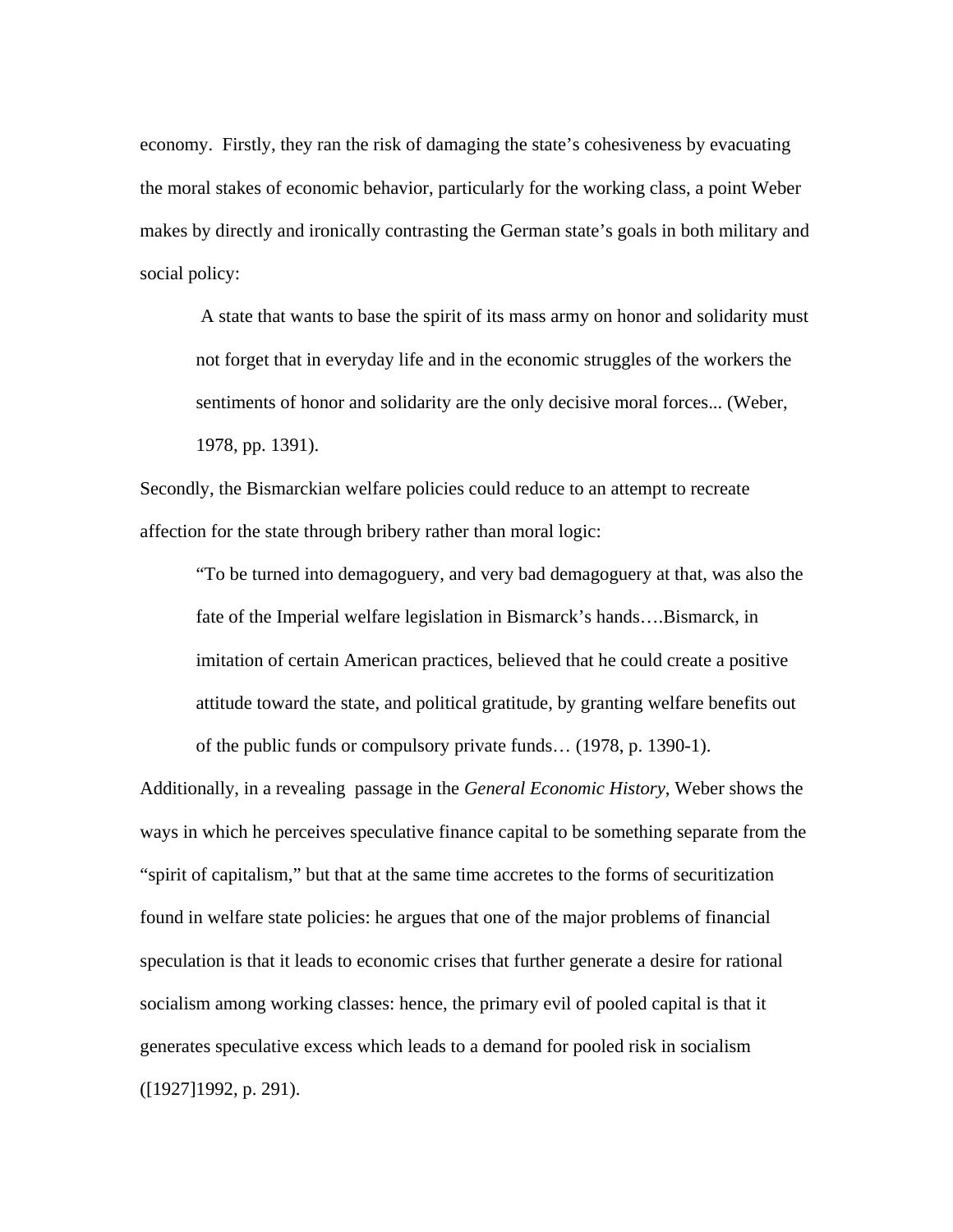Weber's negative views regarding both the Bismarckian welfare state and the capitalistic social support systems found in the Pietist-Quaker traditions are all of a piece: wherever pooling emerges, it tends to undermine the bourgeois subject characterized by its relationship to speculation: autonomous individuality is placed at risk by liquidation into the pool. For Weber, then, risk pooling is not a firm ground upon which autonomous individuals can stand, but a mire into which they sink. Thus Weber's implicit theory of alienation emerges. Weber, shaped by his concerns with bureaucracy, domination, and disenchantment, and by his investment in bourgeois ethics, represented the modern world as one in which only a kind of rigorous self-discipline could generate sufficient meaning to ground individual life. His two famous Munich lectures on "Politics as a Vocation" and "Science as a Vocation," delivered in 1918, thus necessarily recapitulate the language of "The Protestant Ethic" by representing both social fields as spaces in which subjects must, if they wish to act meaningfully, pursue their calling in a carefully self-disciplined manner (Weber, 1946, pp. 77-156).<sup>10</sup> Those individuals are therefore intellectual-moral speculators: they may not be able to realize for themselves the intangible benefit of their activity, but only when they act according to their vocation, can future generations benefit from their political or scientific activity. Today's political subjects may face challenges different from those that Weber metaphorically captured within that *stahlhartes Gehäuse* that comes down to English-speaking readers translated as the "iron cage," but they continue to exist within capitalist forms and practices that map onto

<sup>10</sup> Weber's scholarly and political subjects of 1918 Germany resonate here with Klaus Theweleit's analysis (in *Male Fantasies*) of the severely self-disciplining"soldierly men" who served in the German Free Corps units during the revolutionary period at the close of the First World War, and subsequently wrote about their experiences during the 1920s (Amidon and Krier, 2009).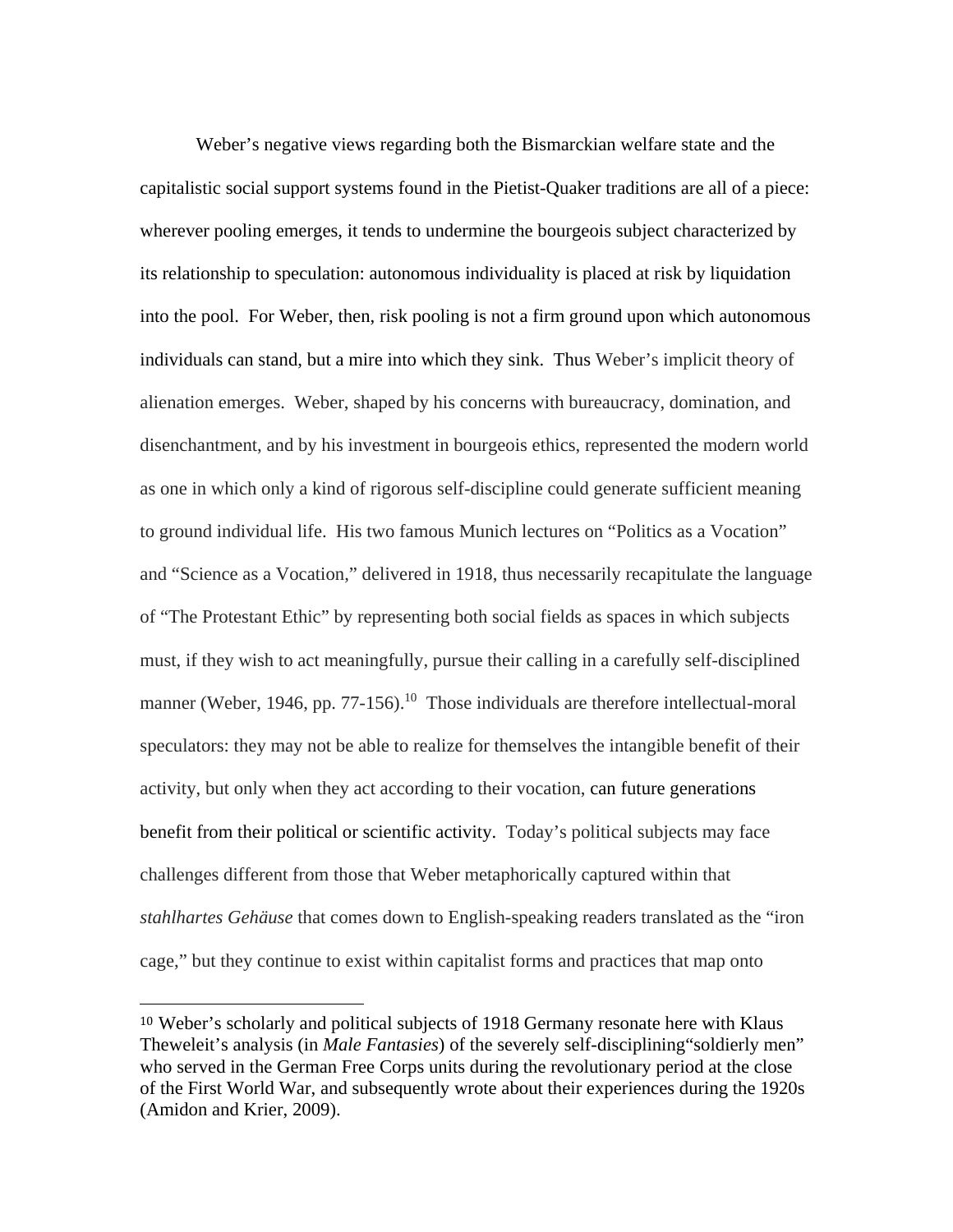speculation and securitization. This, it seems, remains one of the characteristic and lasting moments of vigor in the capitalist political-economic order: the future is always in play, and always unknown, but the future can be shaped, ordered and valued by both social and individual action. Capitalism's diversity is this double potential for future meaning.

## **References**

Adorno, T. W. & Horkheimer, M. ([1947] 2002) *Dialectic of enlightenment*. Trans. E. Jephcott. Stanford: Stanford University Press.

Amidon, K. S. (2008). The visible hand and the new American biology: Toward an integrated historiography of railroad-supported agricultural research. *Agricultural History* 82.3: 309-36.

Amidon, K. S. & Krier, D. (2009). *On rereading Klaus Theweleit's* Male Fantasies. *Men and Masculinities* 11.4: 488-96.

Amidon, K. S. & Sanderson, Z. G. (2012). On subjectivity and the risk pool; or, Zizek's lacuna. *Telos* 160: 121-38.

Beck, H. (1995). *The origins of the authoritarian welfare state in prussia: Conservatives, bureaucracy, and the social question, 1815-1870*. Ann Arbor: University of Michigan Press.

Clark, G. (2007). *A farewell to alms: A brief economic history of the world.* Princeton: Princeton University Press.

Eigen, S. & Larrimore, L., eds. (2006). *The German invention of race.* Albany: SUNY Press.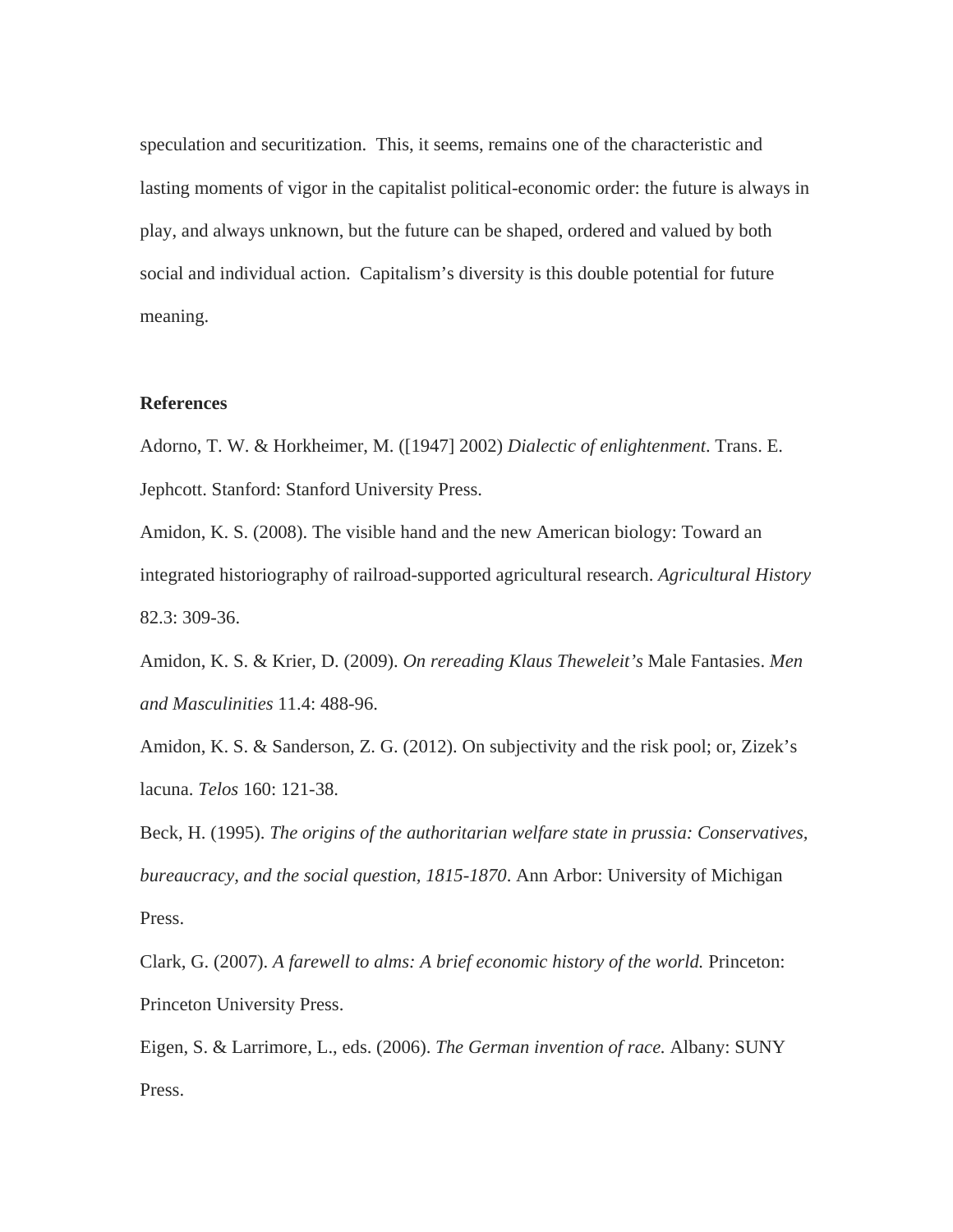Esping-Andersen, G. (2013). *The three worlds of welfare capitalism*. Cambridge: Polity. Feldner, H. & Vighi, F. (2015). *Critical theory and the crisis of contemporary capitalism.* London: Bloomsbury.

Foucault, M. (2007). *Security, territory, population: Lectures at the College de France 1977-1978*. New York: Palgrave Macmillan.

Franco, P. (2002). *Hegel's philosophy of freedom*. New Haven: Yale University Press.

Gawthorp, R. L. (1993). *Pietism and the making of eighteenth-century Prussia*.

Cambridge University Press.

Ghosh, P. (2014). *Max Weber and The Protestant Ethic: Twin histories*. Oxford, UK: Oxford University Press.

Hall, P. A., & Soskice, D. (2001). *Varieties of capitalism: The institutional foundations of comparative advantage*. New York: John Wiley.

Hamilton, A. (2000). The Protestant Ethic. In the *Cambridge Companion to Weber,* 

edited by Turner, S. P. Pp. 151-71. Cambridge, UK: Cambridge University Press.

Harvey, D. (2011). *The enigma of capital and the crisis of capital*. New York: Oxford.

Jameson, F. (2011), *Representing* Capital: *A reading of volume one.* London: Verso.

Jay, M. (1984). *Marxism and totality: The adventures of a concept from Lukacs to* 

*Habermas.* Berkeley: University of California Press.

Krier, D. (2005). *Speculative management: Stock market power and corporate change.*  Albany, NY: State University of New York Press.

Krier, D. & Amidon, K.S. (2015). Critical theory and the limits of academic economics: Resolving the political in Piketty's Capital in the Twenty-First Century. *Critical Sociology*, 41 (2): 349-58.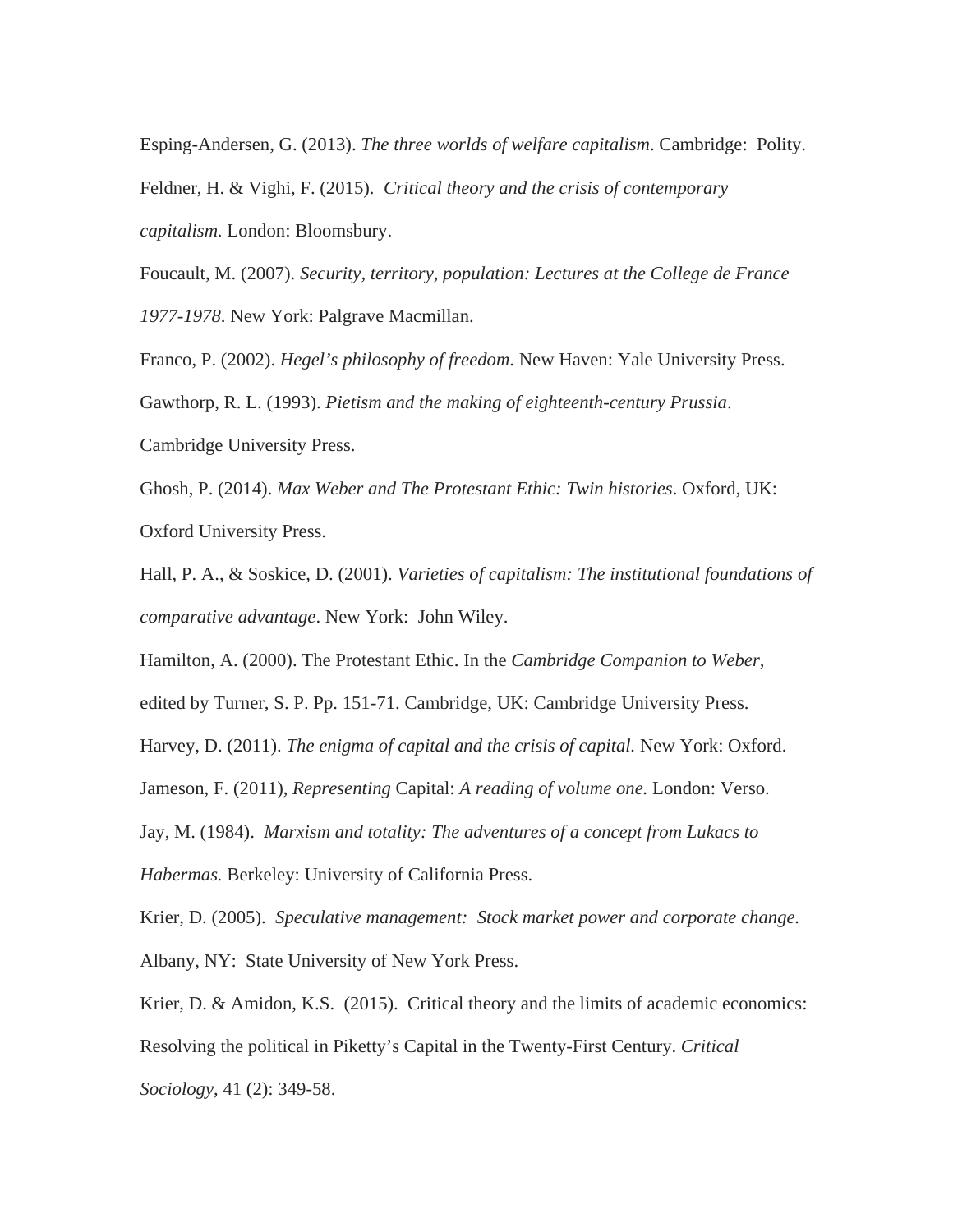Marcuse, H. ([1964] 2012). *One-dimensional man: Studies in the ideology of advanced industrial society.* Accessed at: https://www.marxists.org/ebooks/marcuse/onedimensional-man.htm.

Marx, K. ([1844] 1980). *Economic and philosophical manuscripts of 1844.* Trans. and Ed. by D. Struik. New York: International Publishers.

McGraw, T. K. (1984). *Prophets of regulation.* Cambridge: Harvard University Press.

Patten, A. (2002). *Hegel's idea of freedom*. Oxford UK: Oxford University Press.

Proctor, R. N. (1991). *Value-free science: Purity and power in modern knowledge*.

Cambridge, MA: Harvard University Press.

Pulzer, P. (1988). *The rise of political Anti-Semitism in Germany and Austria*. Rev. ed.

Cambridge, MA: Harvard University Press.

Reinhardt, K. (1989). *Germany: 2000 Years*, New York: Frederick Ungar.

Ritter, G. A. (1989). *Der Sozialstaat: Entstehung und Entwicklung im internationalen* 

*Vergleich.* Munich: Oldenbourg.

Rodes, J. E. (1964). *Germany: A history*. New York: Holt, Rinehart and Winston

Sheehan, J. J. (1989). *German history: 1770-1866*. Oxford, UK: Oxford University Press.

Smith, D. N. (2013). Charisma disenchanted: Max Weber and his critics. *Current* 

*Perspectives in Social Theory* 31: 3-74.

Sørensen, M. P. & Christiansen, A. (2013). *Ulrich Beck: An introduction to the theory of second modernity and the risk society.* London: Routledge.

Steinert, H. (2010). *Max Weber's unwiderlegbare Fehlkonstruktionen: Die protestantische Ethik und der Geist des Kapitalismus.* Frankfurt/Main: Campus, 2010.